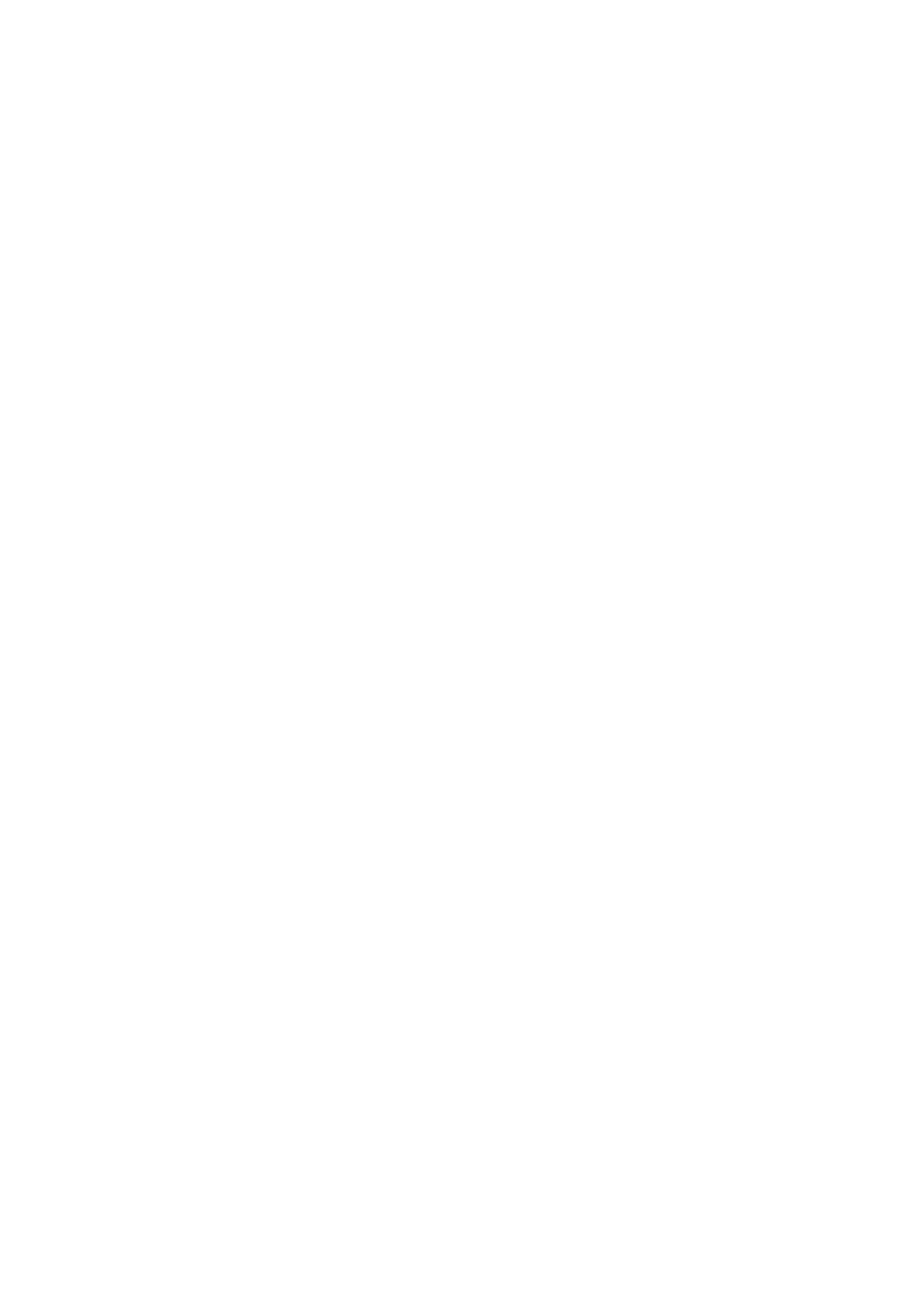# The Ordination Rites

According to the Scriptures, the works of Christ's salvation were revealed in the Church by means of various ministries ever since the days of the apostles, and those who were called served God and the people through these ministries. In particular, since the time of the New Testament, three distinct orders of ordained ministers have been characteristic of Christ's Holy Catholic Church. The episcopal order succeeds this threefold ministry as a whole, and carries out its apostolate through pastoring and supervising the flock of the Lord, leading all people to the unity and peace in the Lord. The priests are always with the bishop and participate in bishops' ministry through proclaiming the Word of God, celebrating the sacraments, and carrying out missionary and pastoral work. The deacons help the bishop and the priests in all the ministry of the church, especially through serving the poor, the sick, the suffering, and all who need help in the name of Christ. It is the duty of the whole Church, which is the Body of Christ, to proclaim and exercise the works of the Lord's salvation to all people, and bishops, priests, and deacons are the ministrial order that carries out this duty together with all lay people. The Nippon Sei Ko Kai has respectfully maintained and continued these sacred orders. Thus, only those who are first called, examined, and recognized by the Church as suitable for these sacred orders can be admitted by prayer to the invocation of the Holy Spirit and the laying on of hands by the bishops. No persons are allowed to exercise the offices of bishop, priest, or deacon in the Nippon Sei Ko Kai unless they are so ordained with this rite, or have already been duly ordained by the bishop of another Anglican province.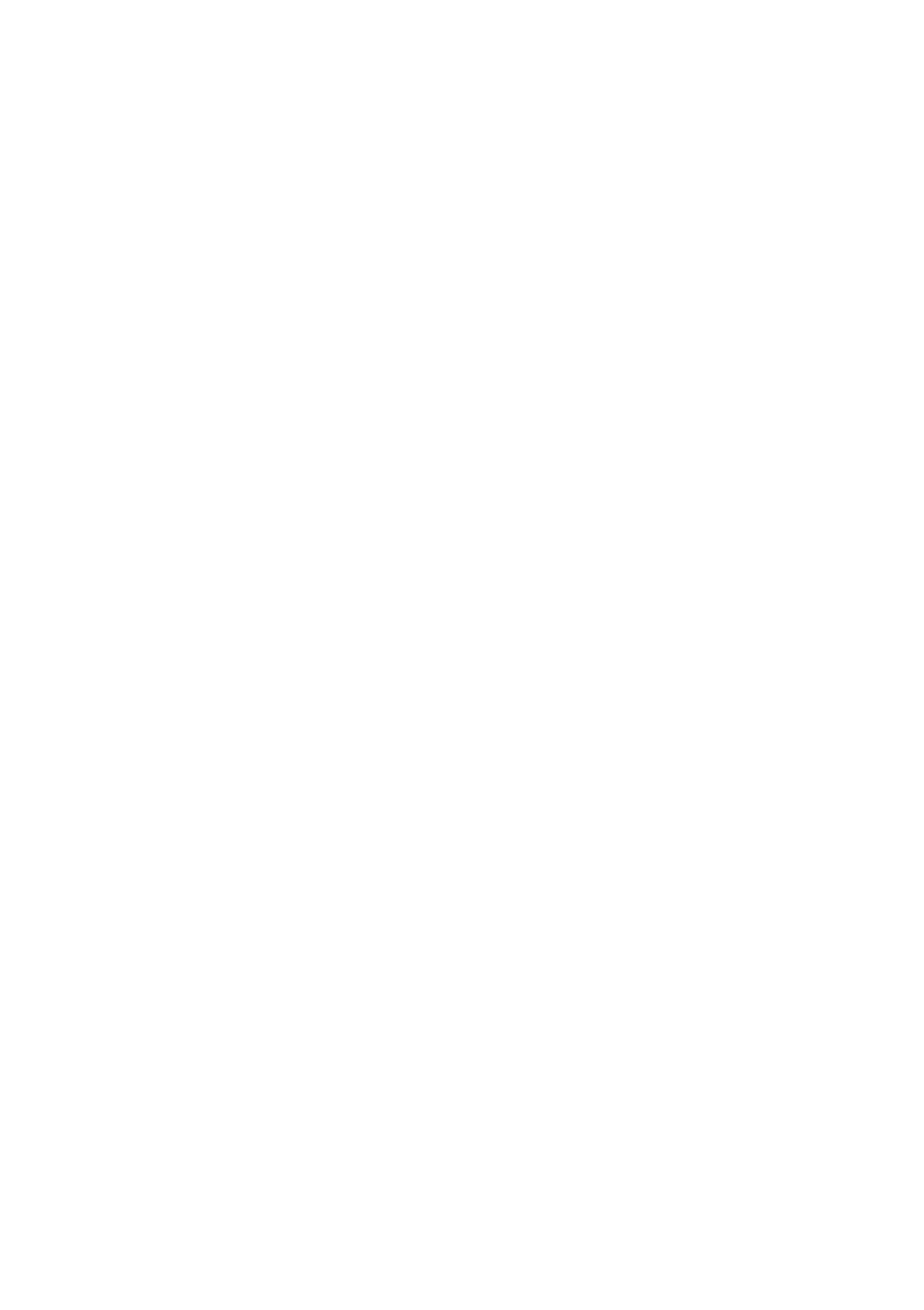**Hymn #174**

# The Ordination to the Episcopate

*To invite the prayer and the witness of the wider Church, this rite is celebrated on the day which has been officially announced by the Primate Bishop and presided over by the Primate Bishop or the bishop named by the Primate Bishop.*

#### **The Entrance**

*All stand.*

#### *Presiding Bishop* Come, Lord Jesus Christ.

# People **Show yourself to us as once you revealed your risen self to the disciples, among whom you stood after your resurrection.**

*The Presiding Bishop says the following prayer.*

Almighty God, to you all hearts are open, all desires known, and from you no secrets are hidden: Cleanse the thoughts of our hearts by the inspiration of your Holy Spirit, that we may perfectly love you, and worthily magnify your holy Name; through Jesus Christ our Lord. **Amen.**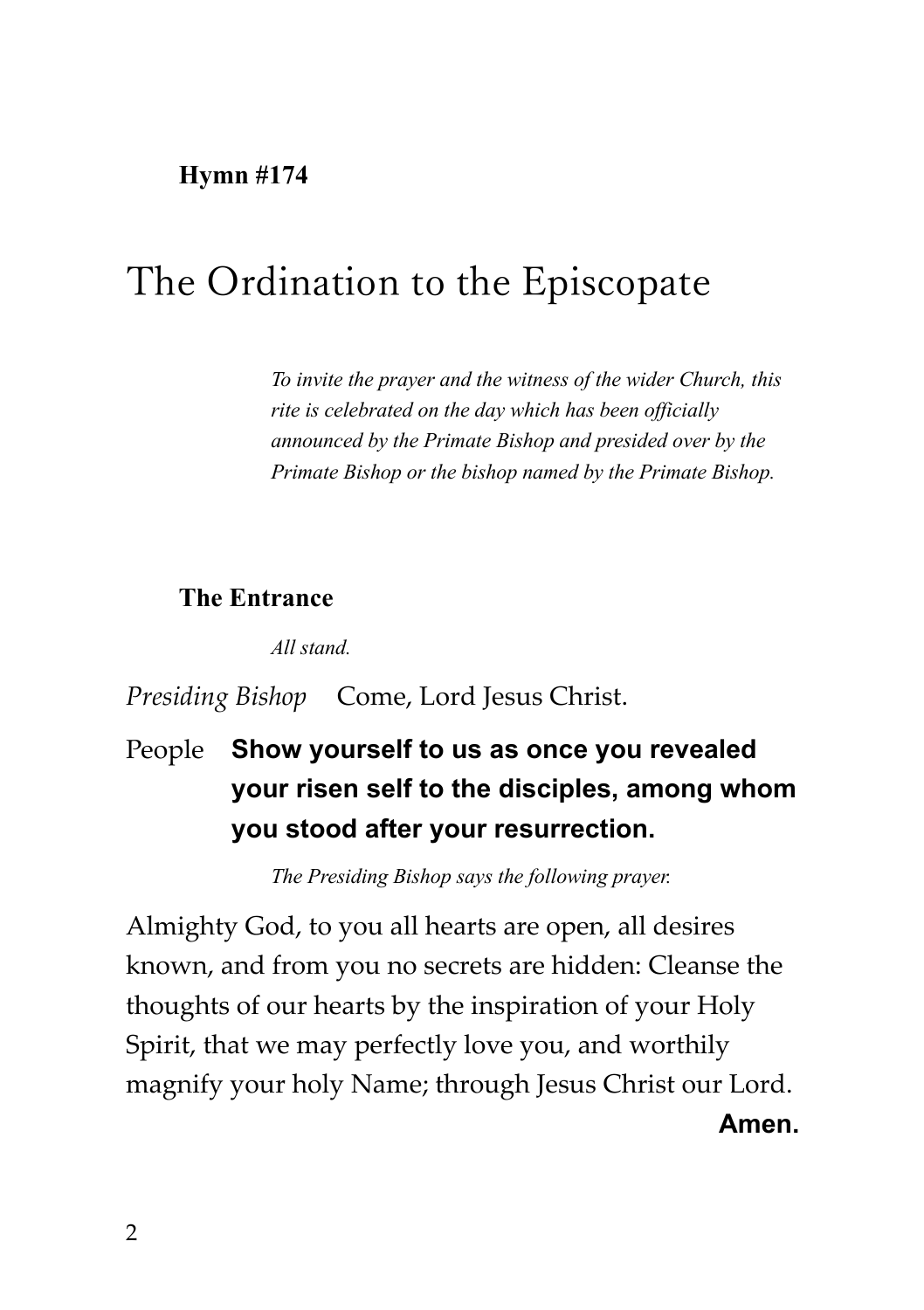*All say the following.*

*Presiding Bishop* Praise God the Father almighty,

### *People* **Praise the Son Lord Jesus Christ,**

*Presiding Bishop* Praise the Holy Spirit who dwells among us,

*People* **As it is now and will be for ever. Amen**

**Glory be to God** *Gloria in excelsis*

*All say the following anthem together.*

**Glory to God in the highest, and peace to God's people on earth. Lord God, heavenly King, almighty God and Father, we worship you, we give you thanks, we praise you for your glory. Lord Jesus Christ, only Son of the Father, Lord God, Lamb of God, you take away the sin of the world: have mercy on us; you are seated at the right hand of the Father: receive our prayer. For you alone are the Holy One,**

**you alone are the Lord,**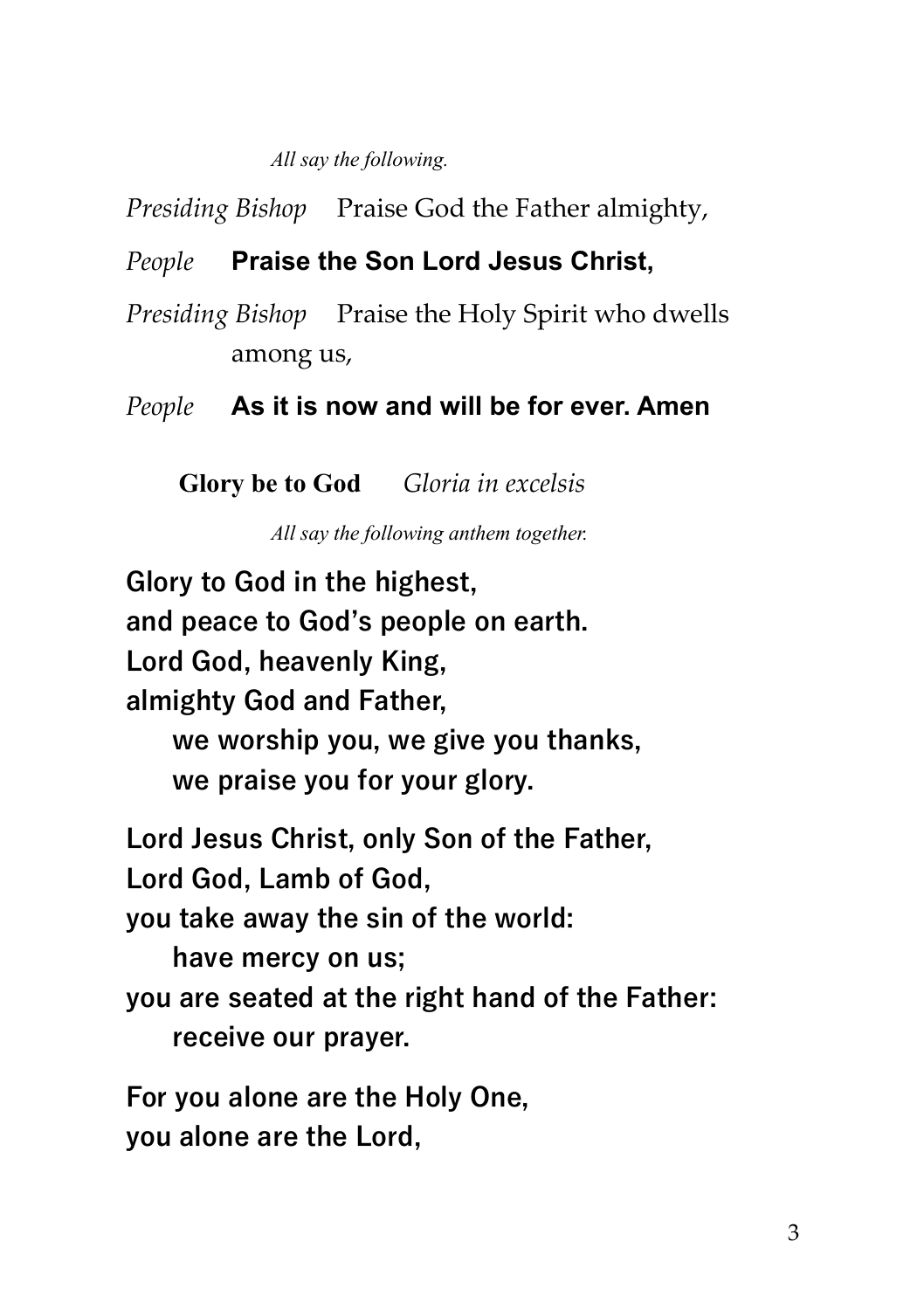**you alone are the Most High, Jesus Christ, with the Holy Spirit, in the glory of God the Father. Amen.**

#### **The Collect**

*Presiding Bishop* The Lord be with you.

#### *People* **And also with you.**

*Presiding Bishop* Let us pray.

*The Presiding Bishop says the following collect.*

God our Father, Lord of all the world, we give thanks to you for your Son having called us into the fellowship of your universal Church: Hear the prayer of your faithful people that in our vocation and ministry each may be an instrument of your love, and grant that your servant now be ordained with the needful gifts of grace; through Jesus Christ our Lord and Saviour. **Amen.**

Almighty God, who through your only-begotten Son Jesus Christ overcame death and opened to us the gate of everlasting life: Grant that we, who celebrate with joy the day of the Lord's resurrection, may be raised from the death of sin by your life-giving Spirit; through Jesus Christ our Lord, who lives and reigns with you and the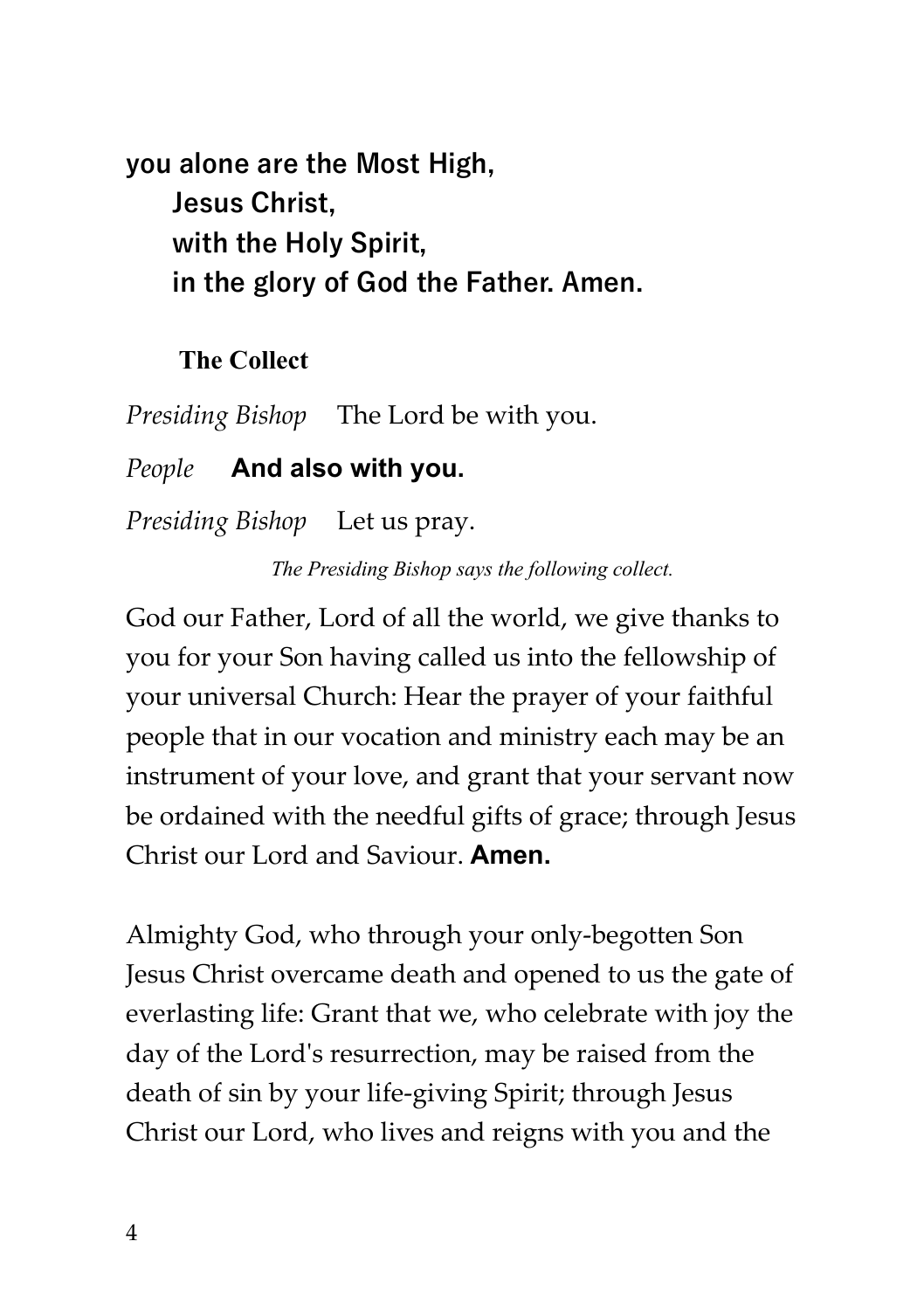Holy Spirit, one God, now and for ever. **Amen.**

# **The Ministry of the Word**

*Presiding Bishop* Let us hear the Words of Scripture.

*The people sit.*

#### **The Old Testament**

*The Reader reads the following Old Testament.*

*Reader* The Old Testament reading is from the Book of Isaiah, beginning at chapter 42 , verse 1. Here is my servant, whom I uphold, my chosen, in whom my soul delights; I have put my spirit upon him; he will bring forth justice to the nations. He will not cry or lift up his voice, or make it heard in the street; a bruised reed he will not break, and a dimly burning wick he will not quench; he will faithfully bring forth justice. He will not grow faint or be crushed until he has established justice in the earth; and the coastlands wait for his teaching.

Thus says God, the LORD,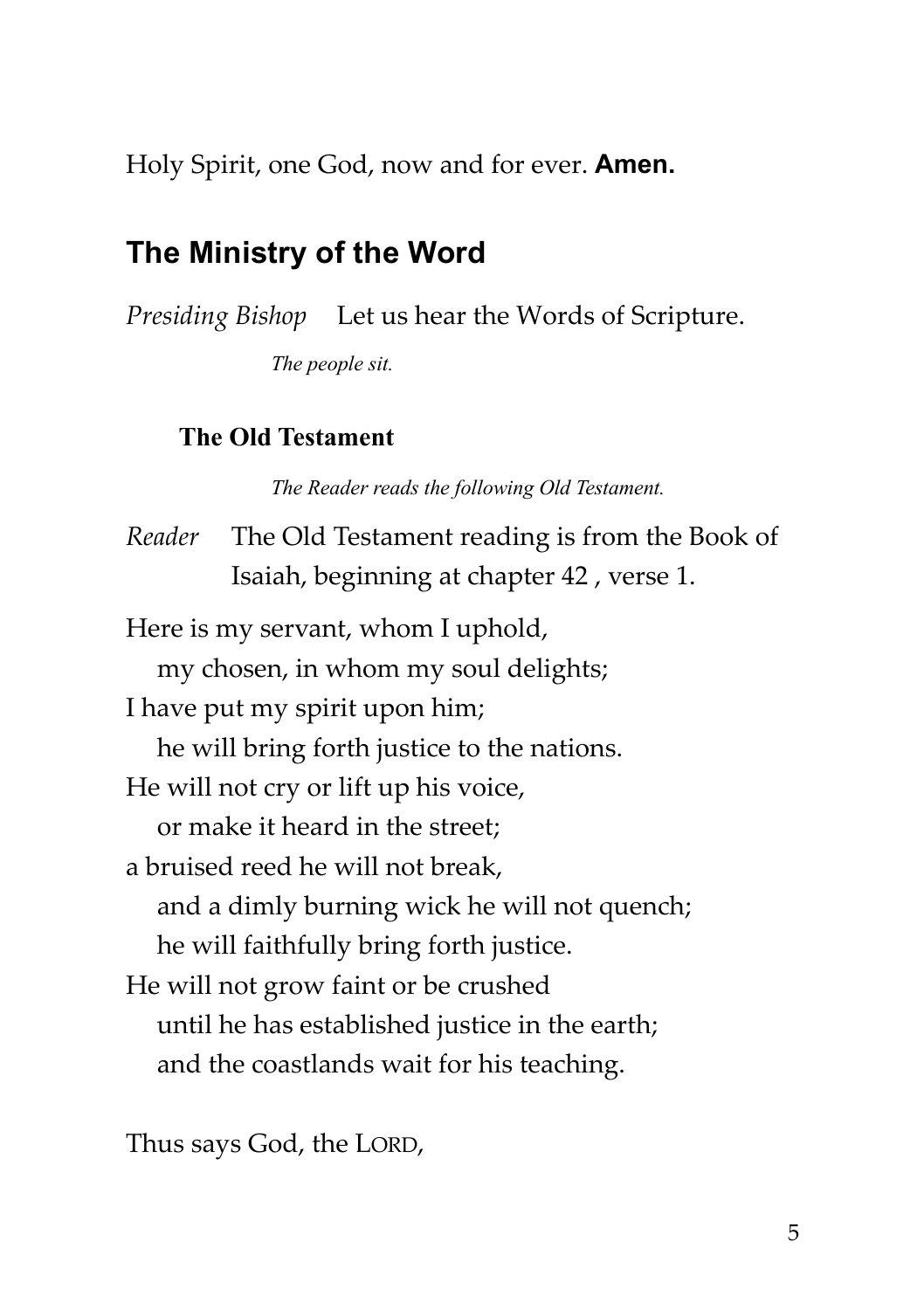who created the heavens and stretched them out, who spread out the earth and what comes from it, who gives breath to the people upon it and spirit to those who walk in it: I am the LORD, I have called you in righteousness, I have taken you by the hand and kept you; I have given you as a covenant to the people, a light to the nations, to open the eyes that are blind, to bring out the prisoners from the dungeon, from the prison those who sit in darkness. I am the LORD, that is my name; my glory I give to no other, nor my praise to idols. See, the former things have come to pass, and new things I now declare; before they spring forth, I tell you of them. (Isaiah 42:1-9)

*Reader* Here ends the Old Testament reading.

# **The Psalm**

# Psalm 100

1 Be joyful in the LORD, all you lands; \* serve the LORD with gladness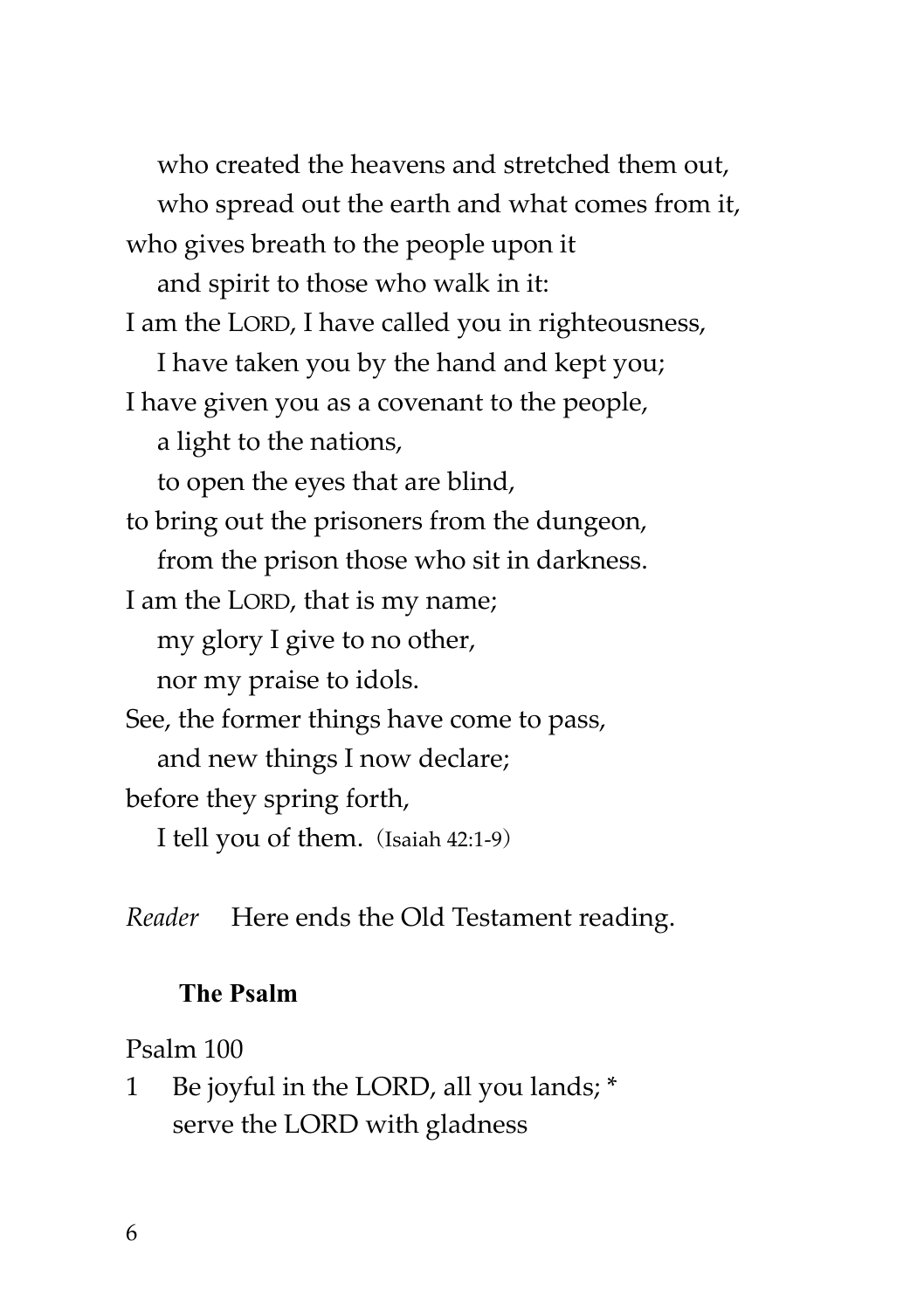and come before his presence with a song.

- **2 Know this: The LORD himself is God; \* he himself has made us, and we are his; we are his people and the sheep of his pasture.**
- 3 Enter his gates with thanksgiving; go into his courts with praise; \* give thanks to him and call upon his Name.
- **4 For the LORD is good; his mercy is everlasting; \* and his faithfulness endures from age to age.**

# **The Epistle**

*The Reader reads the following Epistle.*

*Reader* The Epistle reading is from the Second Letter of Paul to the Corinthians, beginning at chapter 4, verse 1.

Therefore, since it is by God's mercy that we are engaged in this ministry, we do not lose heart. We have renounced the shameful things that one hides; we refuse to practice cunning or to falsify God's word; but by the open statement of the truth we commend ourselves to the conscience of everyone in the sight of God. And even if our gospel is veiled, it is veiled to those who are perishing. In their case the god of this world has blinded the minds of the unbelievers, to keep them from seeing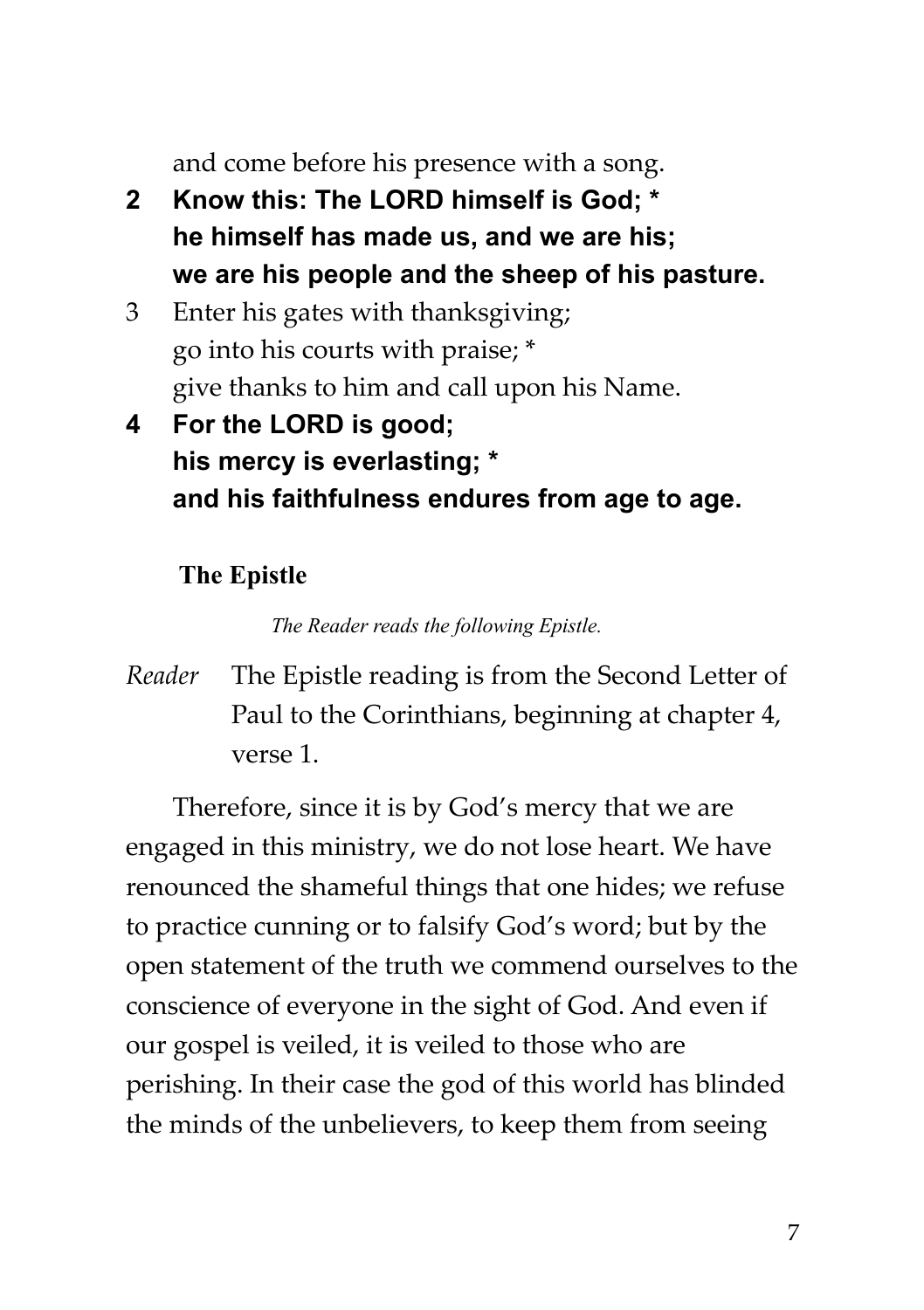the light of the gospel of the glory of Christ, who is the image of God. For we do not proclaim ourselves; we proclaim Jesus Christ as Lord and ourselves as your slaves for Jesus' sake. For it is the God who said, "Let light shine out of darkness," who has shone in our hearts to give the light of the knowledge of the glory of God in the face of Jesus Christ.

But we have this treasure in clay jars, so that it may be made clear that this extraordinary power belongs to God and does not come from us. We are afflicted in every way, but not crushed; perplexed, but not driven to despair; persecuted, but not forsaken; struck down, but not destroyed; always carrying in the body the death of Jesus, so that the life of Jesus may also be made visible in our bodies. (2 Corinthians 4:1-10)

*Reader* Here ends the Epistle reading.

*All stand.*

#### **Hymn #559**

#### **The Gospel**

*Reader* The Lord be with you.

*People* **And also with you.**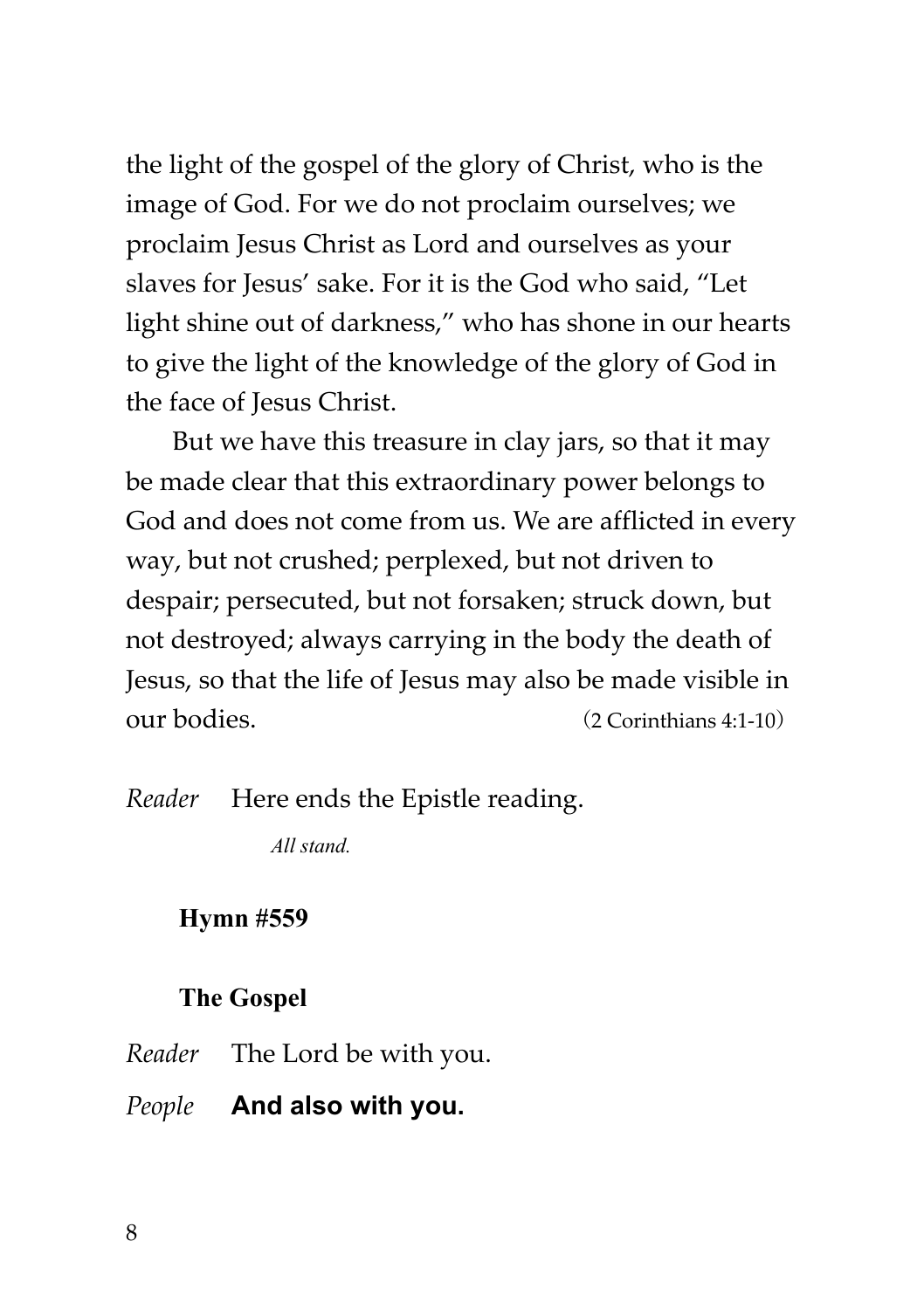*Reader* The Holy Gospel of our Lord Jesus Christ according to Saint John, beginning at chapter 21, verse 15. Glory to the Lord.

# *People* **Glory be to the Lord.**

When they had finished breakfast, Jesus said to Simon Peter, "Simon son of John, do you love me more than these?" He said to him, "Yes, Lord; you know that I love you." Jesus said to him, "Feed my lambs." A second time he said to him, "Simon son of John, do you love me?" He said to him, "Yes, Lord; you know that I love you." Jesus said to him, "Tend my sheep." He said to him the third time, "Simon son of John, do you love me?" Peter felt hurt because he said to him the third time, "Do you love me?" And he said to him, "Lord, you know everything; you know that I love you." Jesus said to him, "Feed my sheep." (John 21:15-17)

*Reader* Give thanks to the Lord.

# *People* **We give thanks to the Lord.**

# **The Sermon**

The Rt. Rev. Gabriel Shoji Igarashi

(former Bishop of Kyushu)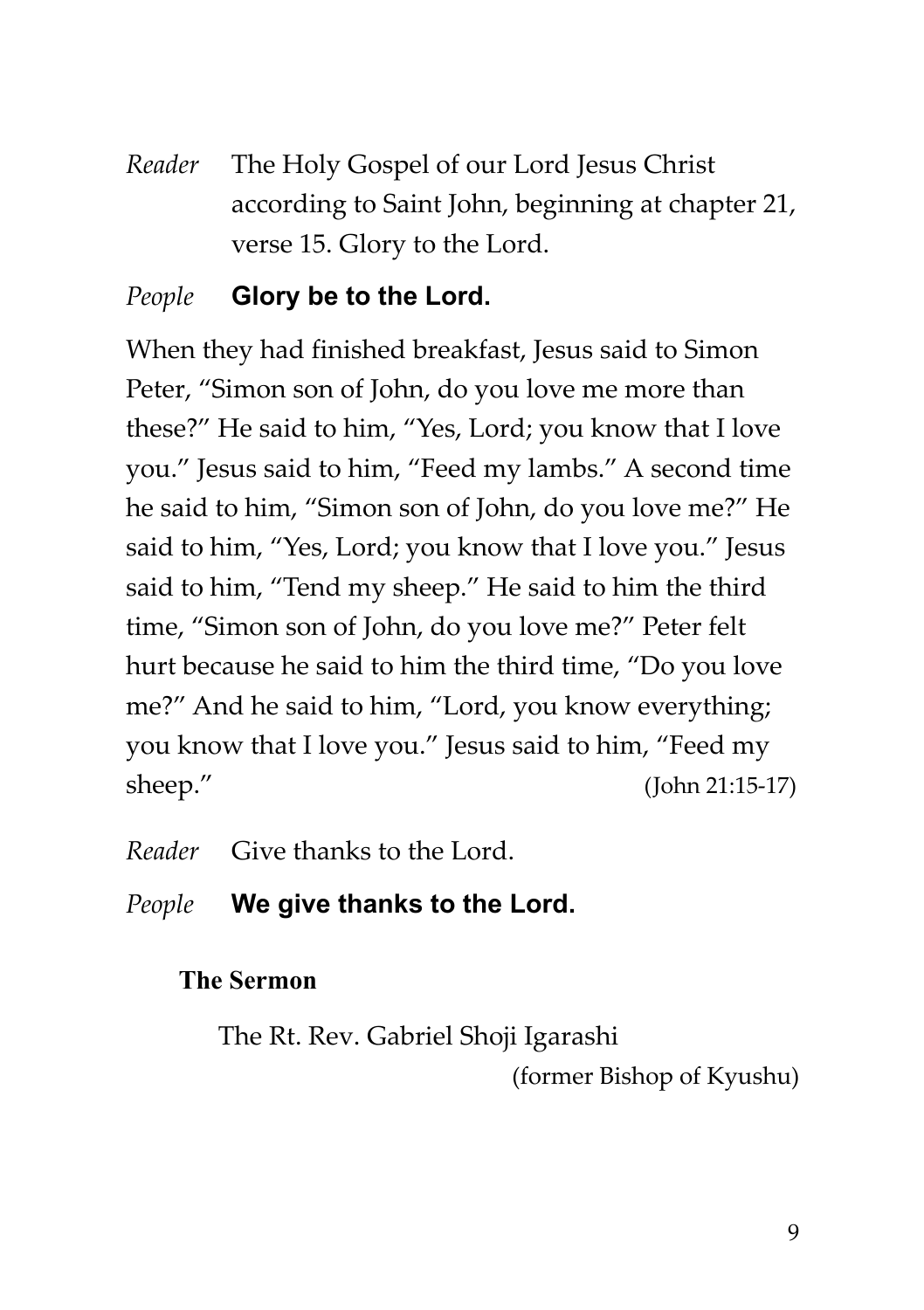#### **The Nicene Creed**

*All stand and say the following.*

**We believe in one God, the Father, the Almighty, maker of heaven and earth, of all that is, seen and unseen. We believe in one Lord, Jesus Christ, the only Son of God, eternally begotten of the Father, God from God, Light from Light, true God from true God, begotten, not made, of one Being with the Father; through him all things were made. For us and for our salvation he came down from heaven, was incarnate of the Holy Spirit and the Virgin Mary and became truly human. For our sake he was crucified under Pontius Pilate; he suffered death and was buried. On the third day he rose again in accordance with the Scriptures;**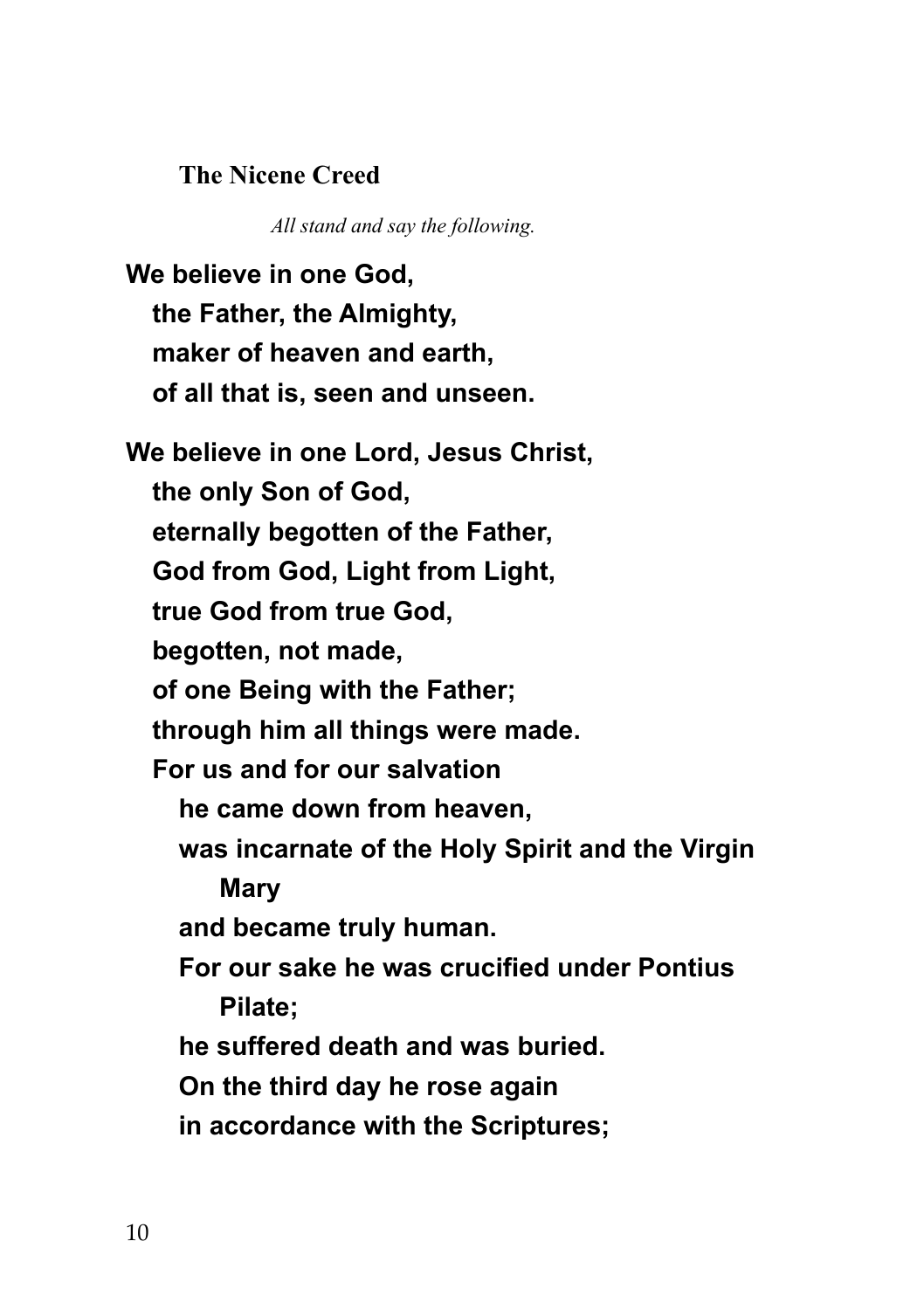**he ascended into heaven**

**and is seated at the right hand of the Father.**

**He will come again in glory to judge the living and the dead,**

**and his kingdom will have no end.**

**We believe in the Holy Spirit, the Lord, the giver of life,**

**who proceeds from the Father and the Son,**

**who with the Father and the Son is worshiped and glorified,**

**who has spoken through the prophets.**

**We believe in one holy catholic and apostolic Church.**

**We acknowledge one baptism for the forgiveness of sins.**

**We look for the resurrection of the dead,**

**and the life of the world to come. Amen.**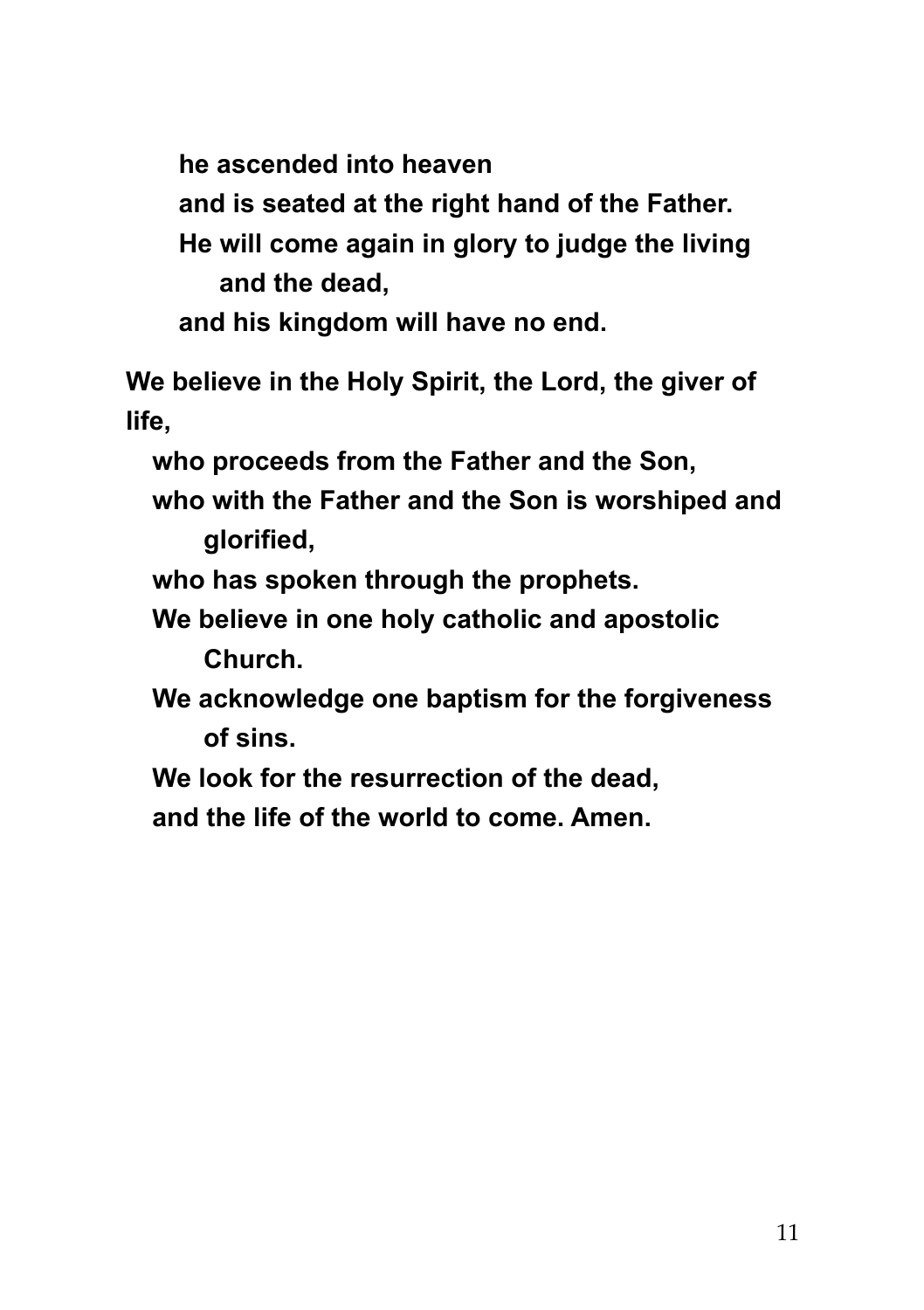### **The Presentation**

*The Presiding Bishop sits in front of the altar and the people also sit. Two Bishops, standing before the Presiding Bishop, present the Bishop-elect who wears part of the episcopal vestments, saying:*

Reverend Father, we ask you to lay your hands upon Reverend Maria Grace Tazu Sasamori, who has been chosen and has become the bishop-elect, and in the power of the Holy Spirit to consecrate her a bishop in the one, holy, catholic, and apostolic Church.

> *The Presiding Bishop then directs that the designated certificates be read.*

**The Certificate of the Ordination to the Priesthood The Confirmation of the Election The Certificates of the Consent of a Bishop The Letter of the Acceptance of the Office of a Diocesan Bishop**

*Then the Bishop-elect makes the following promise.*

In the Name of the Father, and of the Son, and of the Holy Spirit, Amen.

I, Maria Grace Tazu Sasamori, chosen bishop of the holy Church of God, solemnly declare that I do believe the Holy Scriptures of the Old and New Testaments to be the Word of God, and to contain all things necessary to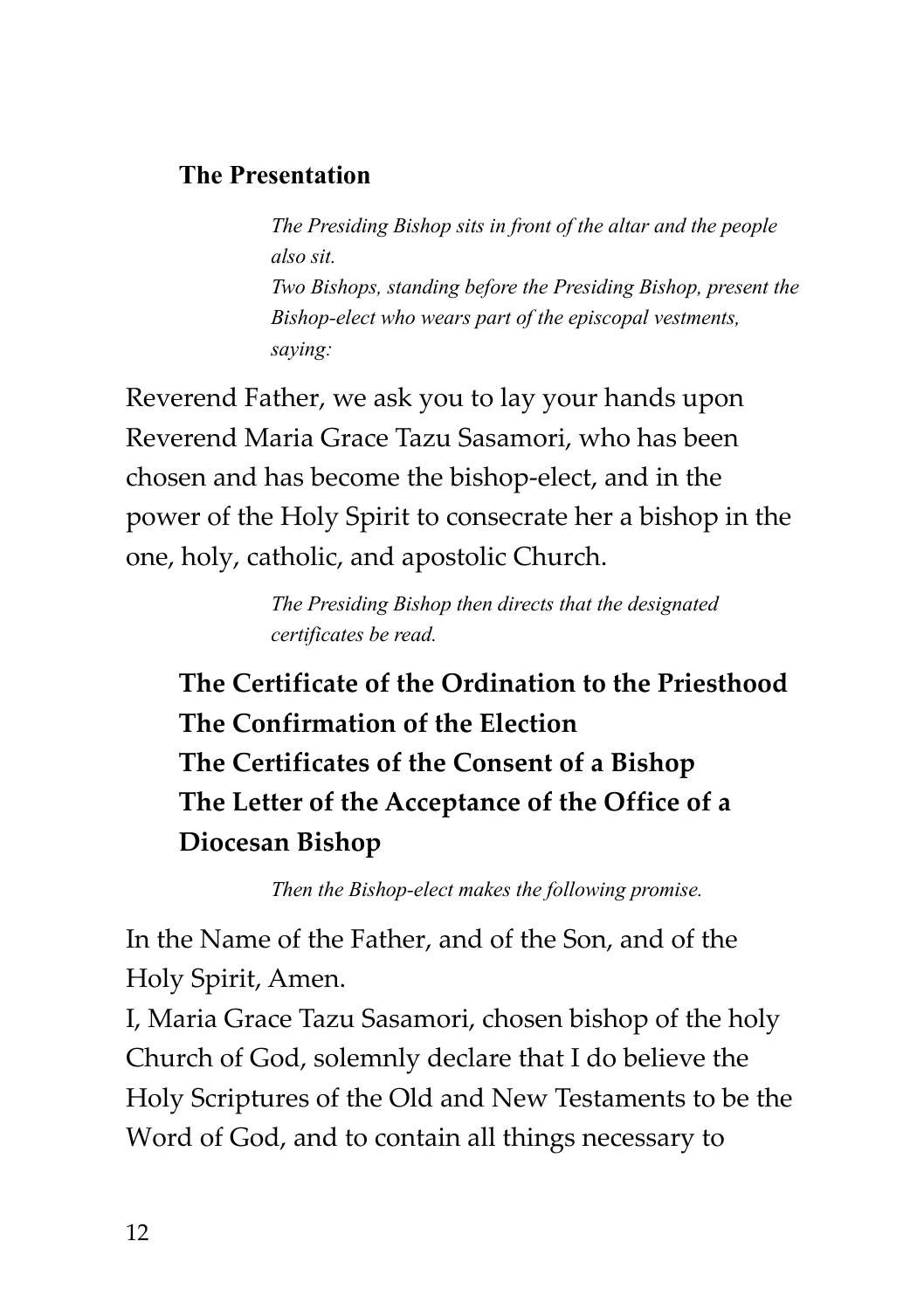salvation; and I do solemnly engage to conform to the doctrine, discipline, and worship of the Nippon Sei Ko Kai.

> *All stand. The Presiding Bishop then says the following to the people.*

*Presiding Bishop* Brothers and sisters in Christ, you have now heard testimony given that the Reverend Maria Grace Tazu Sasamori has been duly and lawfully elected to be a bishop of the Church of God, to serve in the Diocese of Hokkaido. Is it your will that the Reverend Maria Grace Tazu Sasamori be consecrated as a bishop?

### *People* **That is our will.**

*Presiding Bishop* Will you uphold the Reverend Maria Grace Tazu Sasamori as Bishop?

*People* **We will.**

#### **The Examination**

*The people sit. The Presiding Bishop addresses the bishop-elect saying the following, and the bishop-elect answers.*

A bishop in God's holy Church is called to be one with the apostles in proclaiming Christ's resurrection and interpreting the Gospel, and to testify to Christ's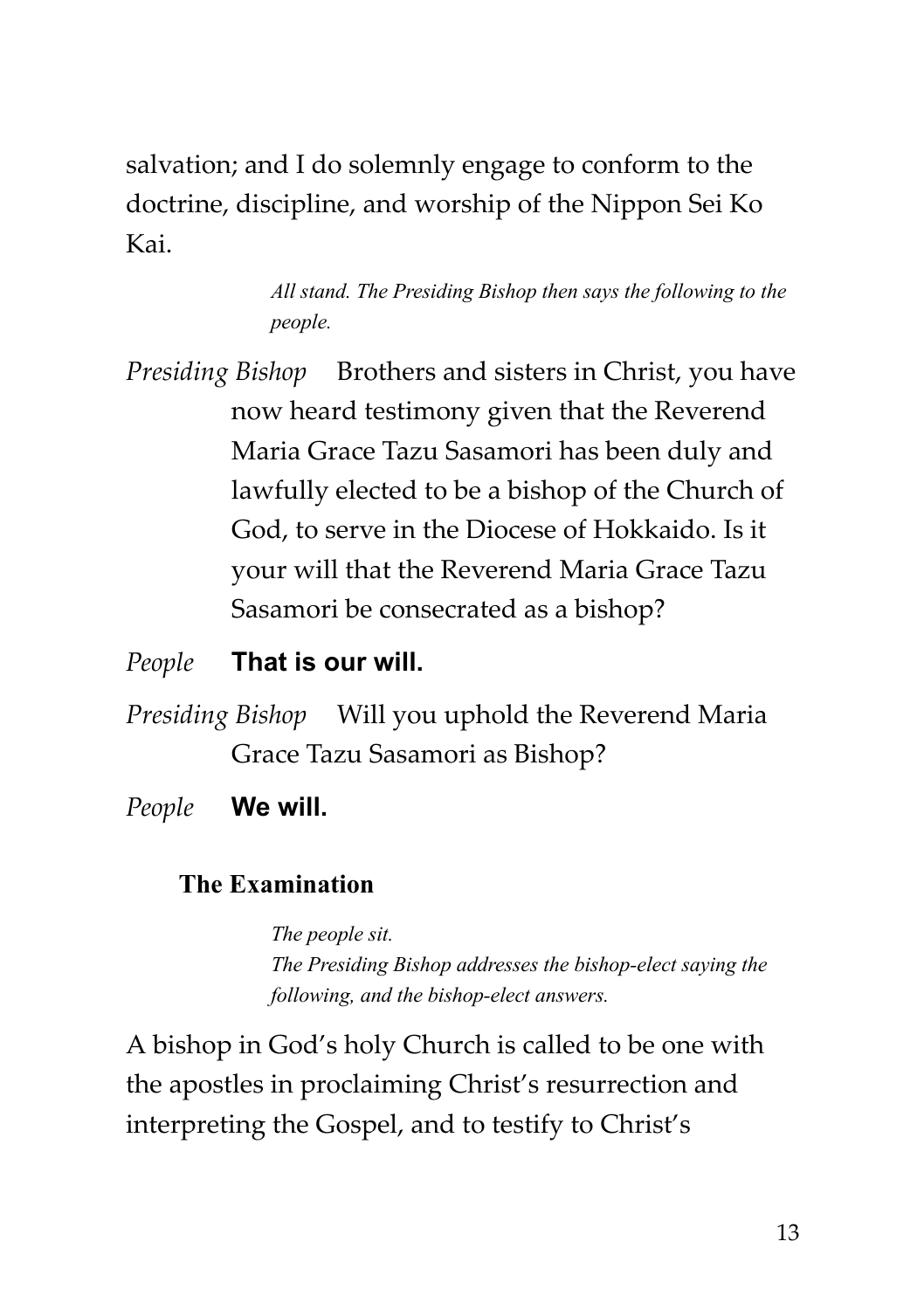sovereignty as King of kings and Lord of lords. You are called to guard the faith, unity, and discipline of the Church; to celebrate the sacraments of the New Covenant, providing for the right administration of those sacraments as you ordain priests and deacons and join in the consecration of bishops; and to be in all things a faithful pastor and wholesome example for the entire flock of Christ. With your fellow bishops you will share in the leadership of the Church throughout the world. Your heritage is the faith of patriarchs, prophets, apostles, and martyrs, and those of every generation who have looked to God in hope. You will be completely filled with joy in following the one who came, not to be served, but to serve, and to give his life for the redemption of many.

# *Presiding Bishop* Are you persuaded that God has called you to the office of bishop?

- *Answer* I am so persuaded.
- *Presiding Bishop* Will you accept this call and fulfill this trust in obedience to Christ?
- *Answer* I will obey Christ, and will serve in his name.
- *Presiding Bishop* Do you accept the Holy Scripture as revealing all things necessary for eternal salvation through faith in Jesus Christ?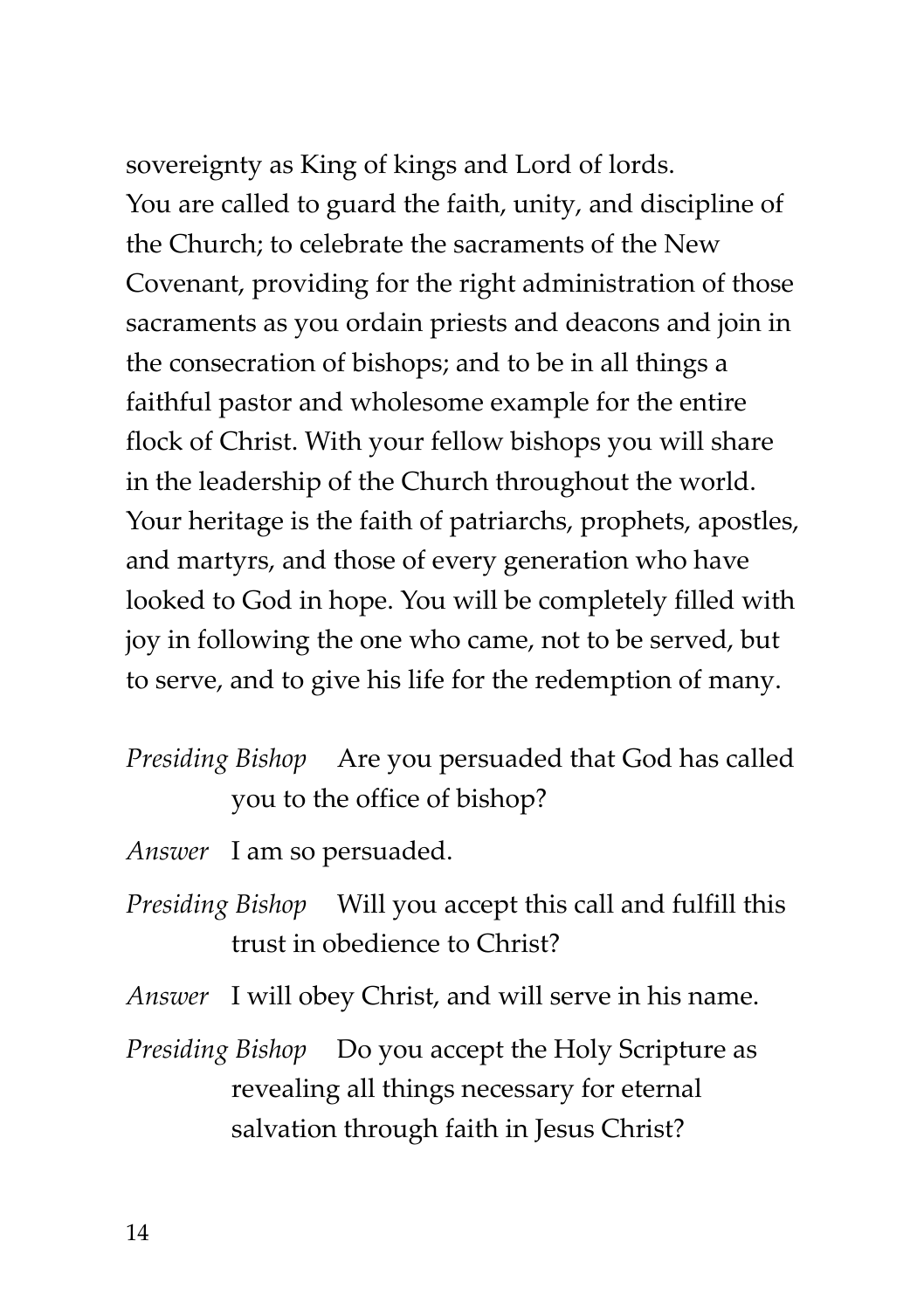*Answer* I do so accept them.

*Presiding Bishop* Will you believe the doctrine of Christ as the Nippon Sei Ko Kai, a branch of the Holy Catholic Church, has received it, and comprehend and teach it as your ministry?

*Answer* I will believe it, comprehend it, and teach it.

*Presiding Bishop* Will you be faithful in prayer, and diligent in the study of the Holy Scripture, that you may have the mind of Christ?

*Answer* I will, with God's help.

*Presiding Bishop* Will you boldly proclaim and interpret the Gospel of Christ, enlightening the minds and stirring up the conscience of your people?

*Answer* I will, in the power of the Spirit.

- *Presiding Bishop* As a chief priest and pastor, will you support all baptized people in their gifts, encourage their ministries, nourish them from the riches of God's grace, pray for them without ceasing, and celebrate with them the sacraments that Christ has ordained?
- *Answer* I will, in the name of Christ, the great shepherd and the high priest of our souls.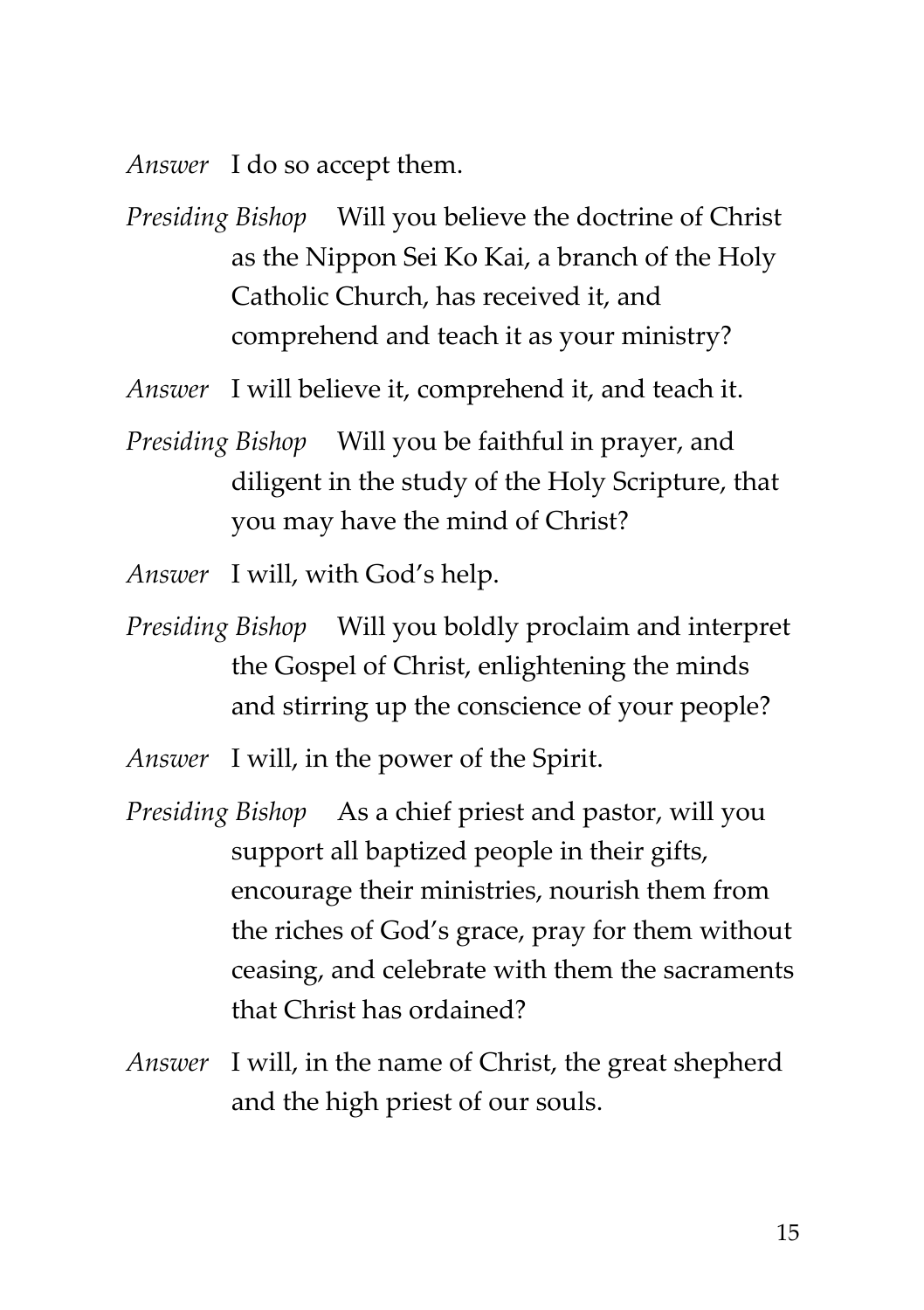- *Presiding Bishop* Will you guard the faith, unity, and discipline of the Church?
- *Answer* I will, by the love of God.
- *Presiding Bishop* Will you share with your fellow bishops in the government of the whole Church; will you sustain your fellow presbyters and take counsel with them; will you guide and strengthen the deacons and all others who minister in the Church?
- *Answer* I will, by the grace of God.
- *Presiding Bishop* Will you be merciful to all, show compassion to the poor, to strangers and to those who have no helper and defend them?
- *Answer* I will, following the steps of Christ Jesus.
- *Presiding Bishop* Will you endeavor to fashion your own life and that of your household according to the way of Christ?
- *Answer* I will, with God's help.

*The bishop-elect is vested according to the order of bishops.*

# **The Litany of the People**

*The Presiding Bishop says to the people:*

Dearly beloved, let us pray that Almighty God may now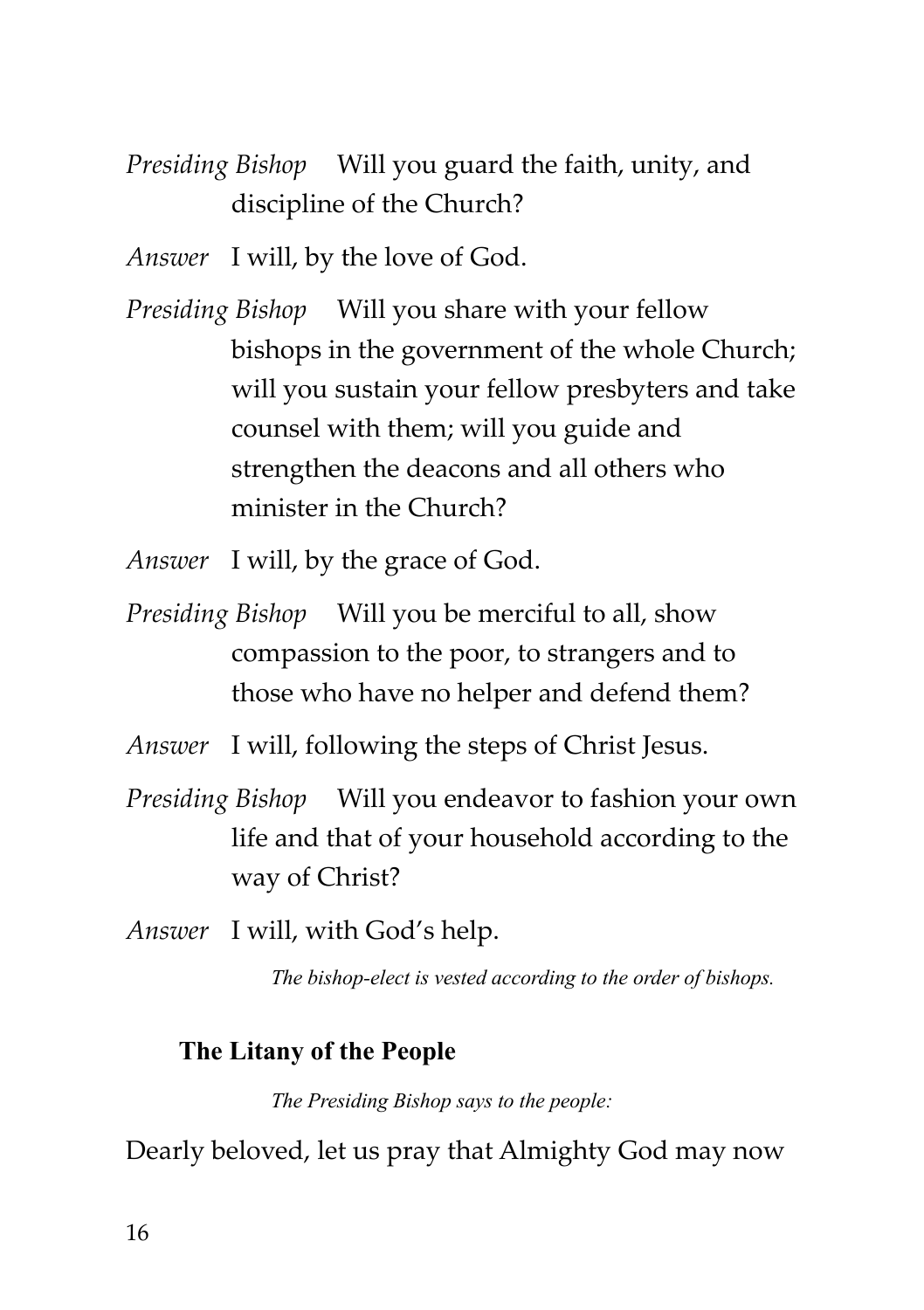accept and bless this, God's servant who has been called to the work of bishop in the Church.

> *All sit. A period of silent prayer follows. Then the people say the following litany.*

- *Presider* God the Father,
- *People* **Have mercy on us.**
- *Presider* God the Son,
- *People* **Have mercy on us.**
- *Presider* God the Holy Spirit,
- *People* **Have mercy on us.**
- *Presider* God the Holy Trinity,
- *People* **Have mercy on us.**
- *Presider* From all sin; from pride, vainglory, and hypocrisy; from envy, hatred, and malice; and from all ignorance of charity,
- *People* **Good Lord, deliver us.**
- *Presider* From all the deceits of the world, the flesh, and the devil, from sloth, indulgence in worldly pleasure and lust for money, from hardness of heart, and contempt of your Word and commandments,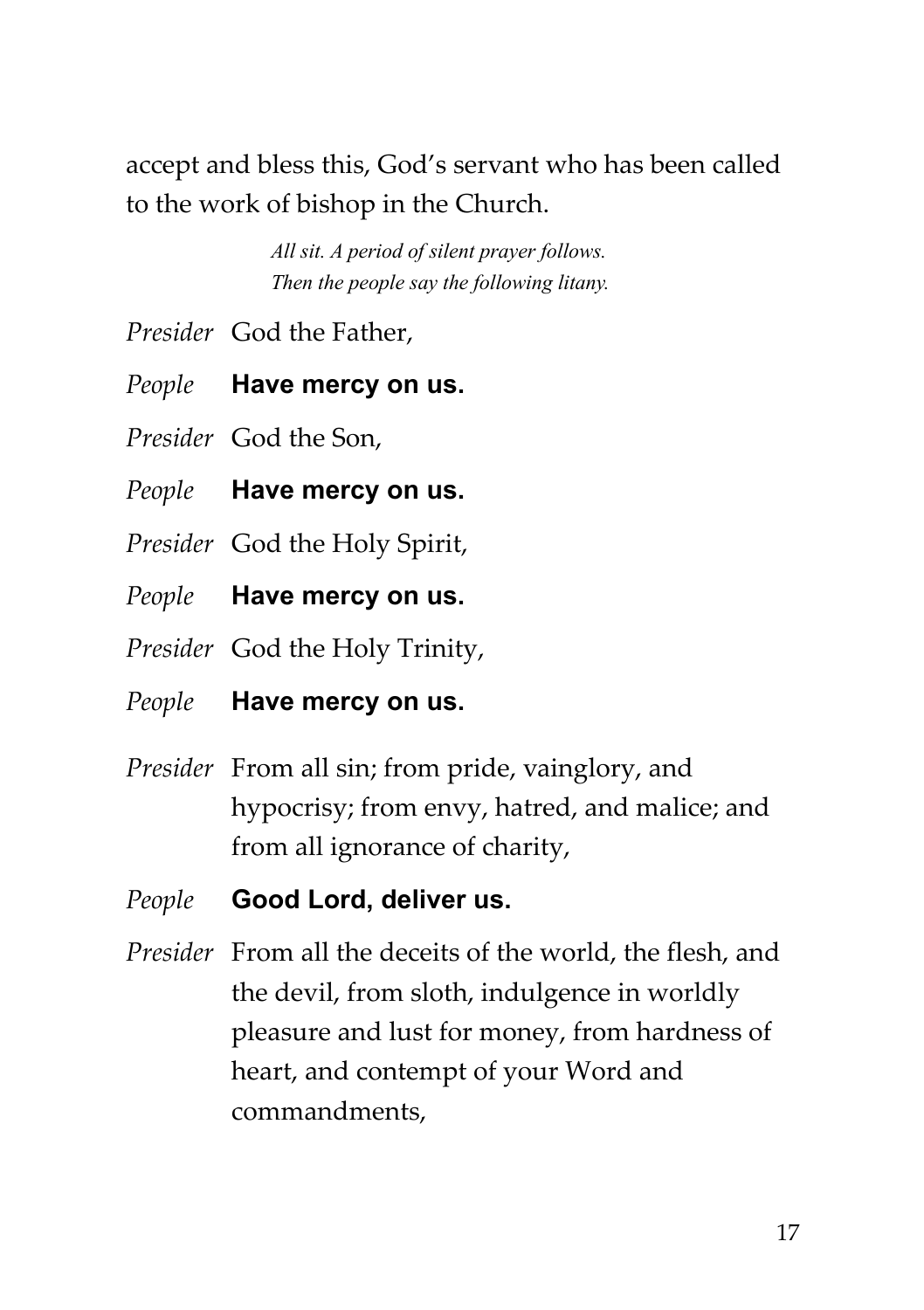# *People* **Good Lord, deliver us.**

- *Presider* In all times of sorrow; in all times of prosperity; in the hour of death, and in the day of judgment,
- *People* **Good Lord, deliver us.**
- *Presider* Lord God, govern and direct your holy Catholic Church; fill it with love and truth; and grant it that unity which is your will,
- *People* **Hear us, good Lord**.
- *Presider* Enlighten all Bishops, Priests, and Deacons, that by their teaching and their lives they may proclaim your word,
- *People* **Hear us, good Lord.**

*The next prayer is offered by the Presiding Bishop.*

- *Presiding Bishop* Bless this God's servant who is to be consecrated to the ministry of bishop, that he may faithfully serve you and your Church, and bring glory to your name,
- *People* **Hear us, good Lord.**
- *Presider* Bless your people that they may hear, carry out and proclaim your Word, and with your plentiful grace they may bring forth the fruit of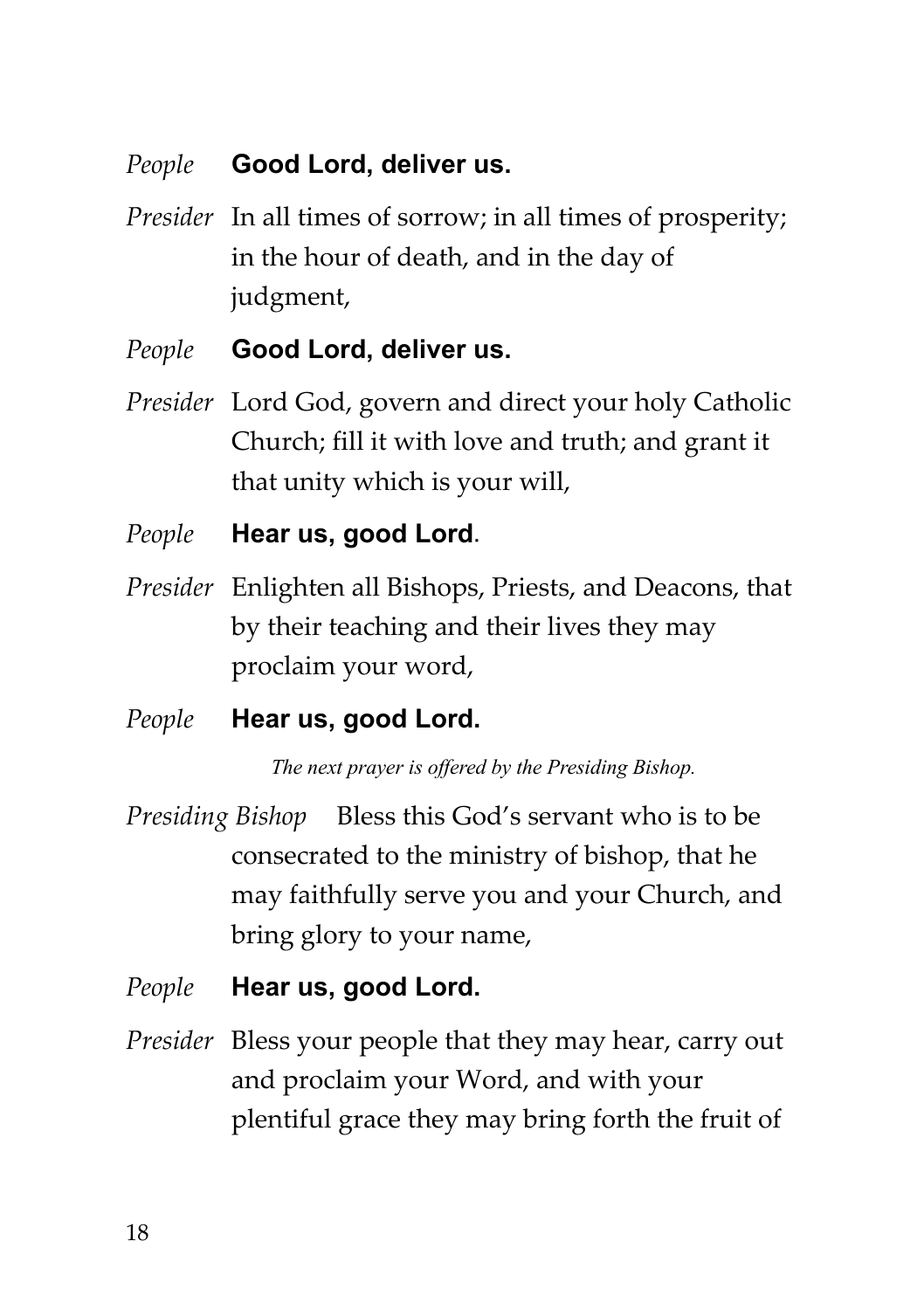the Spirit,

- *People* **Hear us, good Lord.**
- *Presider* Send forth many laborers into the harvest of the Lord,
- *People* **Hear us, good Lord.**
- *Presider* Strengthen those who stand on faith; raise up those who fall; comfort and empower the fainthearted; and finally beat down Satan under our feet,
- *People* **Hear us, good Lord.**
- *Presider* Bring into the way of truth all who have erred, all who are deceived, and those whose hearts are closed,
- *People* **Hear us, good Lord.**
- *Presider* Shine the light of your Gospel on those who do not know you as Lord and those who have lost their trust in you,
- *People* **Hear us, good Lord.**
- *Presider* For the peace of the world, that a spirit of respect and forbearance may grow among nations and peoples, and that you will give to this world peace and unity,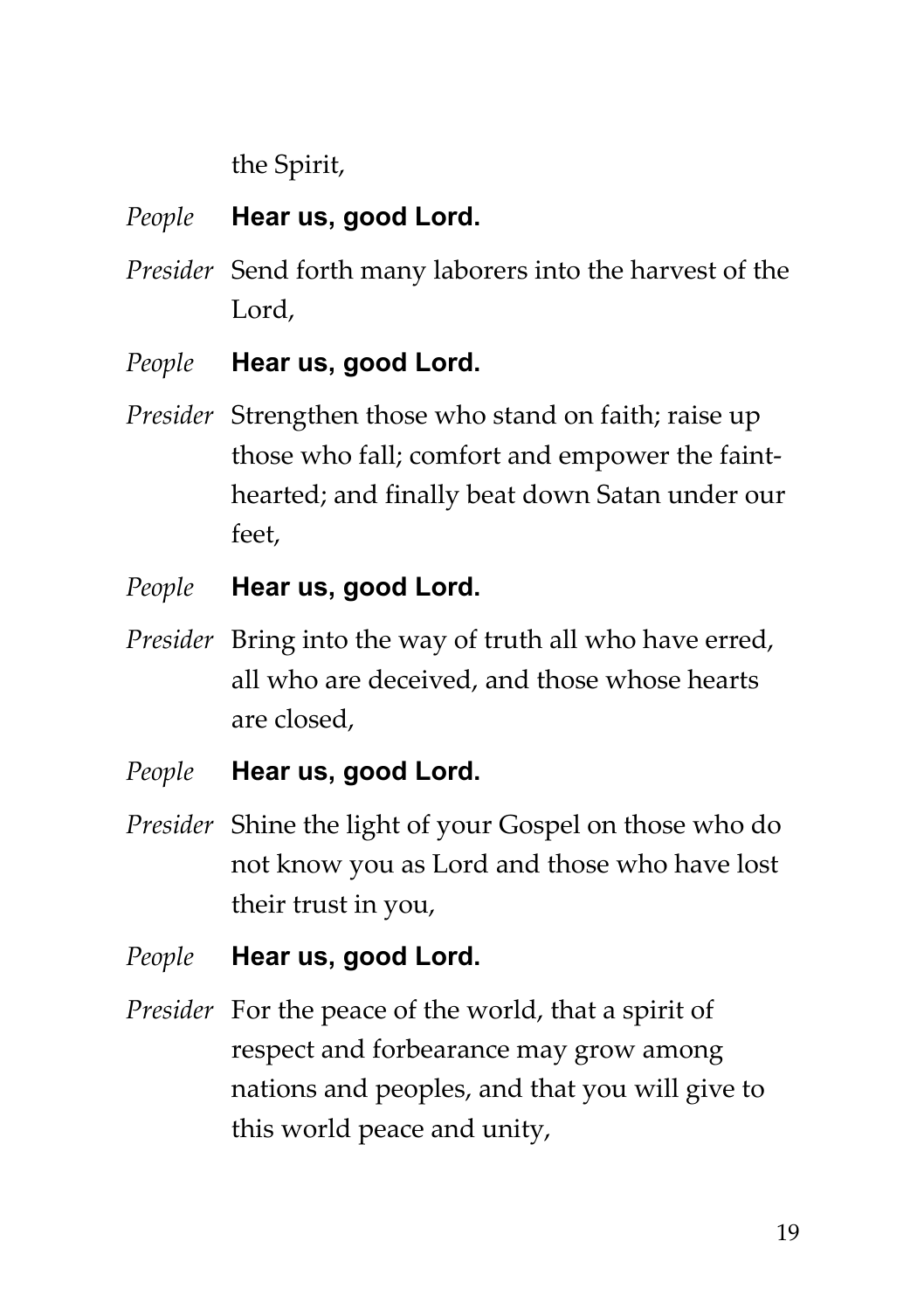### *People* **Hear us, good Lord.**

*Presider* Show your pity to the poor, the sick, the hungry, those who face discrimination, the persecuted, and all people in danger, relieve them from their burden and keep them safe,

### *People* **Hear us, good Lord.**

*Presider* Give us true repentance; forgive us our sins of negligence and ignorance and our deliberate sins; and grant us the grace of your Holy Spirit to amend our lives according to your holy word,

# *People* **Hear us, good Lord.**

*The Presiding Bishop stands and says,*

*Presiding Bishop* Most merciful Lord, who forgives our sins, you hear our supplications as we pray in the name of your Son. Accept these prayers we have offered in faith to you, and enable us to live in accordance with your will. All this we ask in the name of our Lord Jesus Christ. **Amen.**

*The following hymn is sung, all sitting.*

# **Veni Creator Spiritus**

# **Hymn #298 (Next Page)**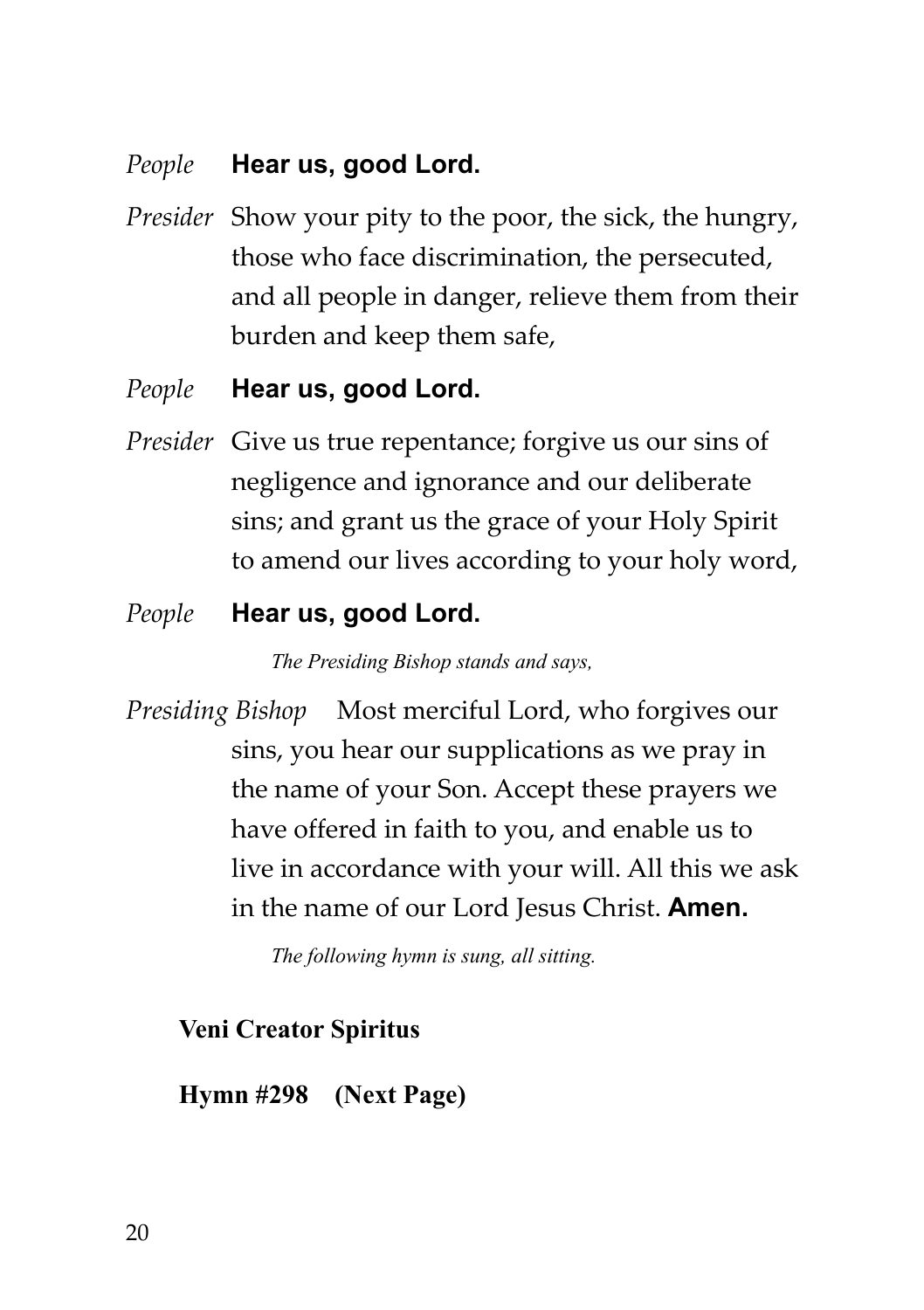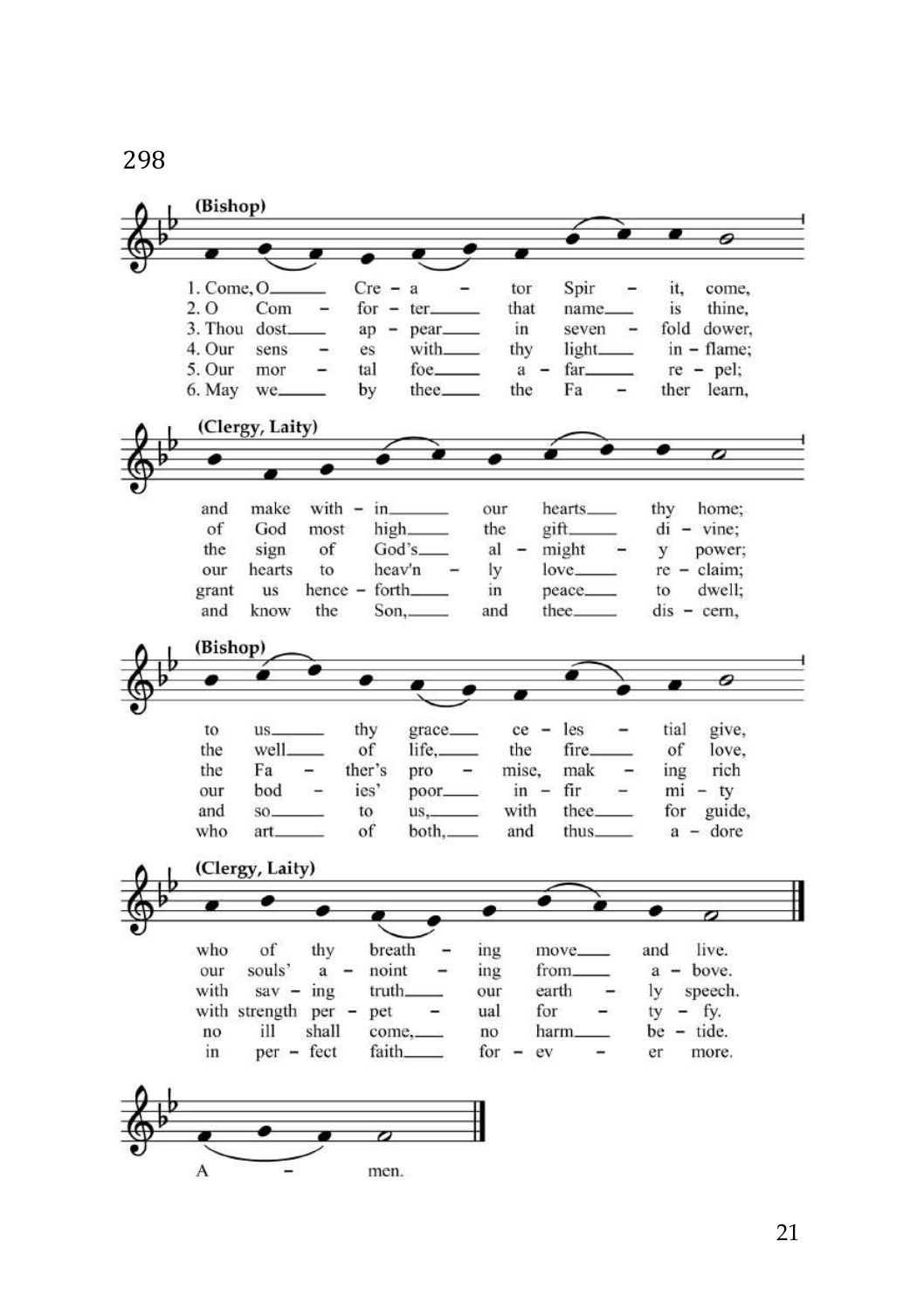#### **The Consecration of the Bishop**

*The Presiding Bishop stands with other bishops presented. The Bishop-elect kneels before the Presiding Bishop. The people stand. The Presiding Bishop raises his hand over the Bishop-elect and says:*

We praise and glorify you, almighty Father, because you have formed throughout the world your holy Church as a holy people for your own possession and as a nation of royal priests for the salvation and the unity of all humankind. We praise and glorify you because you have given us your only Son Jesus Christ, as apostle and high priest of our faith, and as the great shepherd of our souls. We praise and glorify you that by his death he has overcome death; and that, having ascended into heaven, he gave abundant gifts and made some people apostles, and some people prophets and evangelists, pastors and teachers in order to equip the saints for the work of ministry, and to build up the body of Christ. And now we give you thanks that you have called this your servant, whom we consecrate in your name, to share in this ministry given to the Church of the Lord.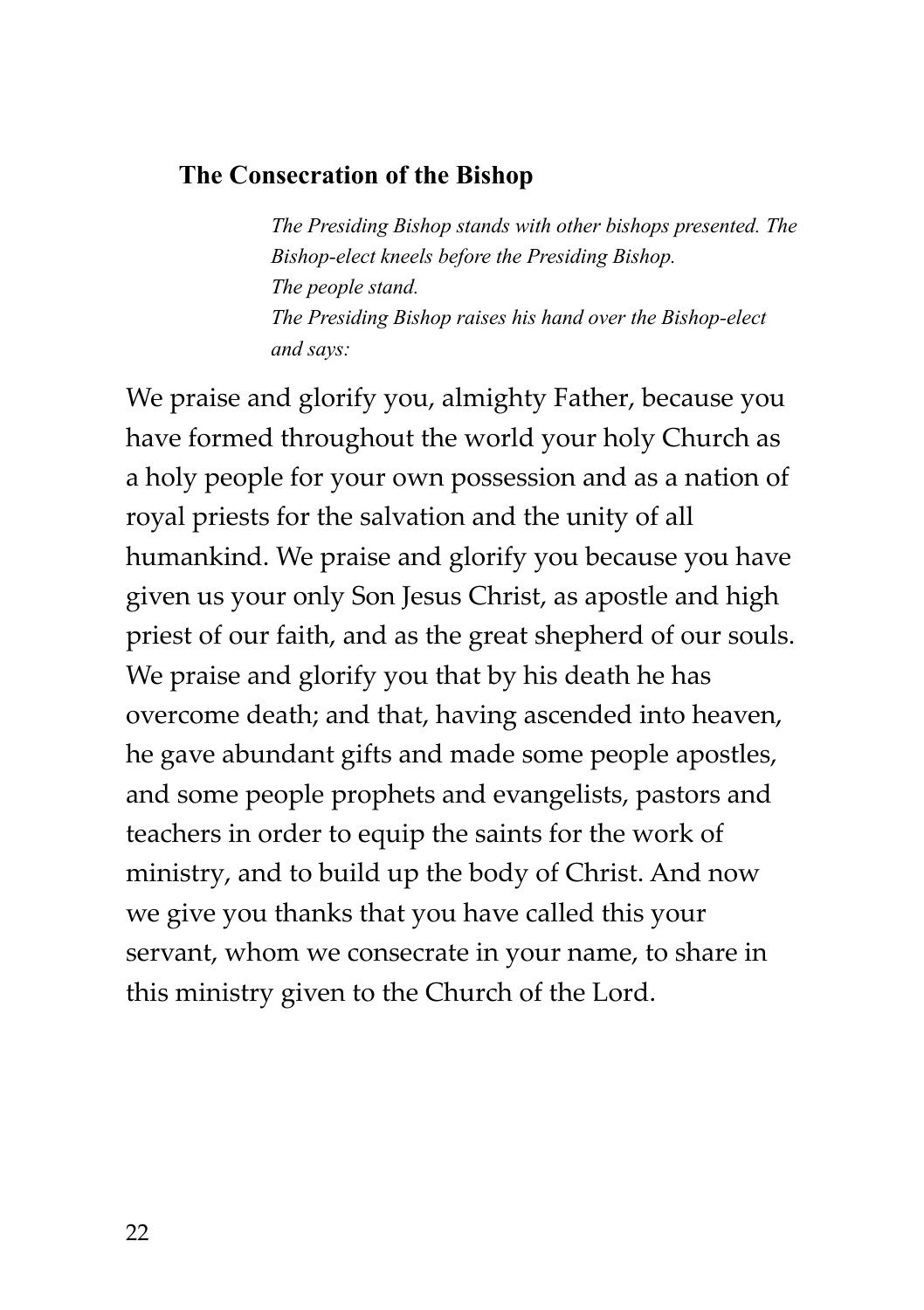*The Presiding Bishop and the other bishops now lay their hands on the head of the bishop-elect, and say together*

Send down the Holy Spirit on your servant Maria Grace for the office and work of a bishop in your Church.

**Amen.**

#### *Then the Presiding Bishop says*

Almighty Father, fill this your servant with the grace and power which you gave to your apostles, that she may lead the flock entrusted to her to proclaim the gospel of your salvation. Through her, empower your Church and renew her ministry, uniting the saints in a holy fellowship of truth and love. Grant her the power to feed and govern your flock as a true shepherd, and the knowledge and insight to instruct and guide as a teacher, and make her steadfast as a guardian of the faith and sacraments. Guide this your servant when she leads the worship of the Lord's people. Grant her a heart of humility, that she may use her authority to heal, not to hurt; to build up, not to destroy. Defend her from all evil, that she may, as a governor of the Lord's family, a steward of Christ, be presented blameless before you and, at the last, enter your eternal joy together with all of your servants.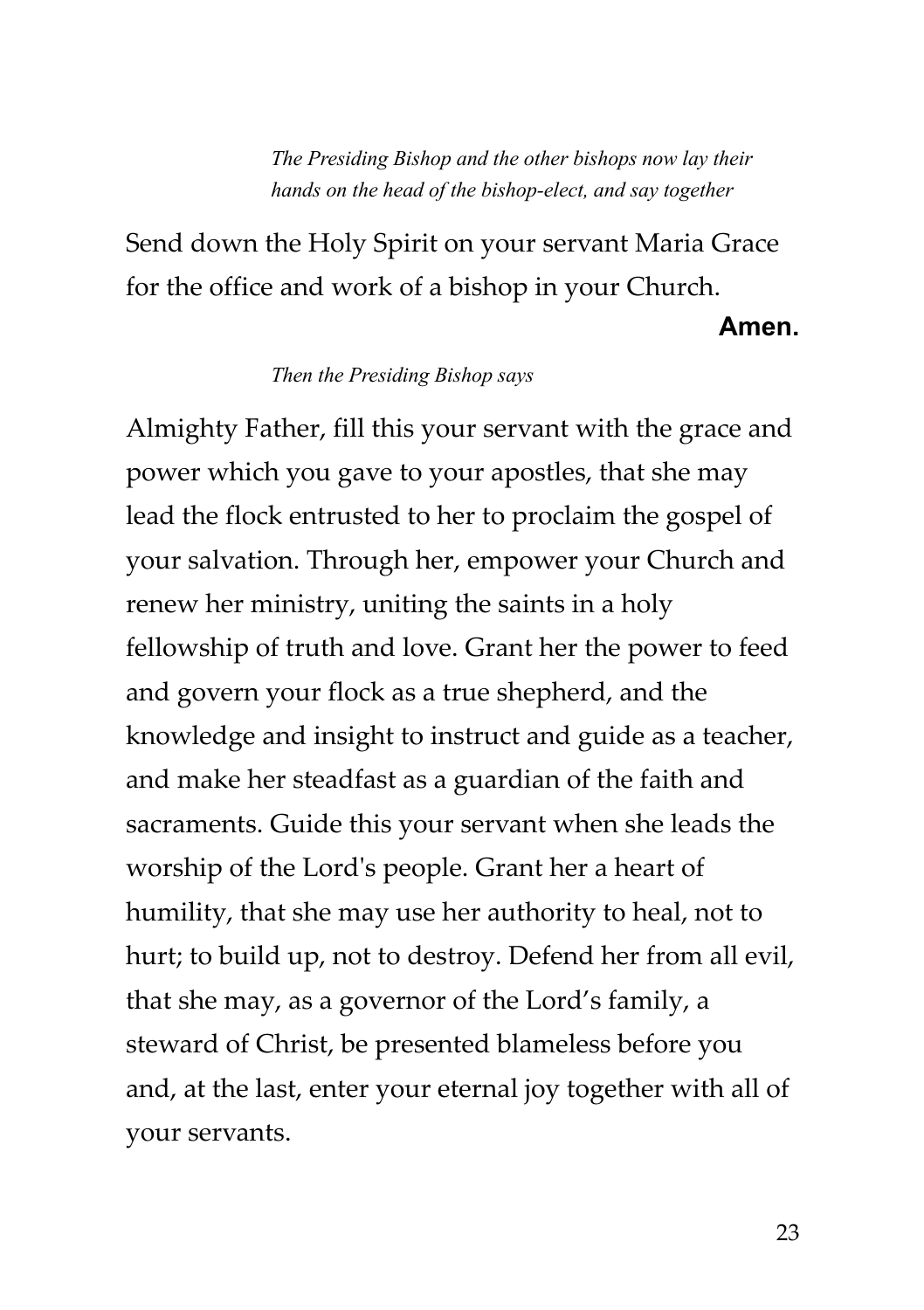Most merciful Father, accept our prayer through your Son Jesus Christ our Lord. Glory, honor and praise be to the Son, with the Father and the Holy Spirit, now and for ever. **Amen.**

> *The newly consecrated bishop stands and the Presiding Bishop gives him the Bible, saying*

Receive the Holy Scriptures. Here are the words of eternal life. Take them as the light to guide your way, and declare them to the world. Guard and defend all sheep in the flock which the Holy Spirit commits to your charge. Encourage those who believe, invite the lost, and build up the body of Christ. Work for the unity of all humankind for which the Lord Jesus prayed, that you may receive the crown of eternal glory when the great Shepherd will come again.

# **Reading of the Certificate of the Ordination to the Episcopate**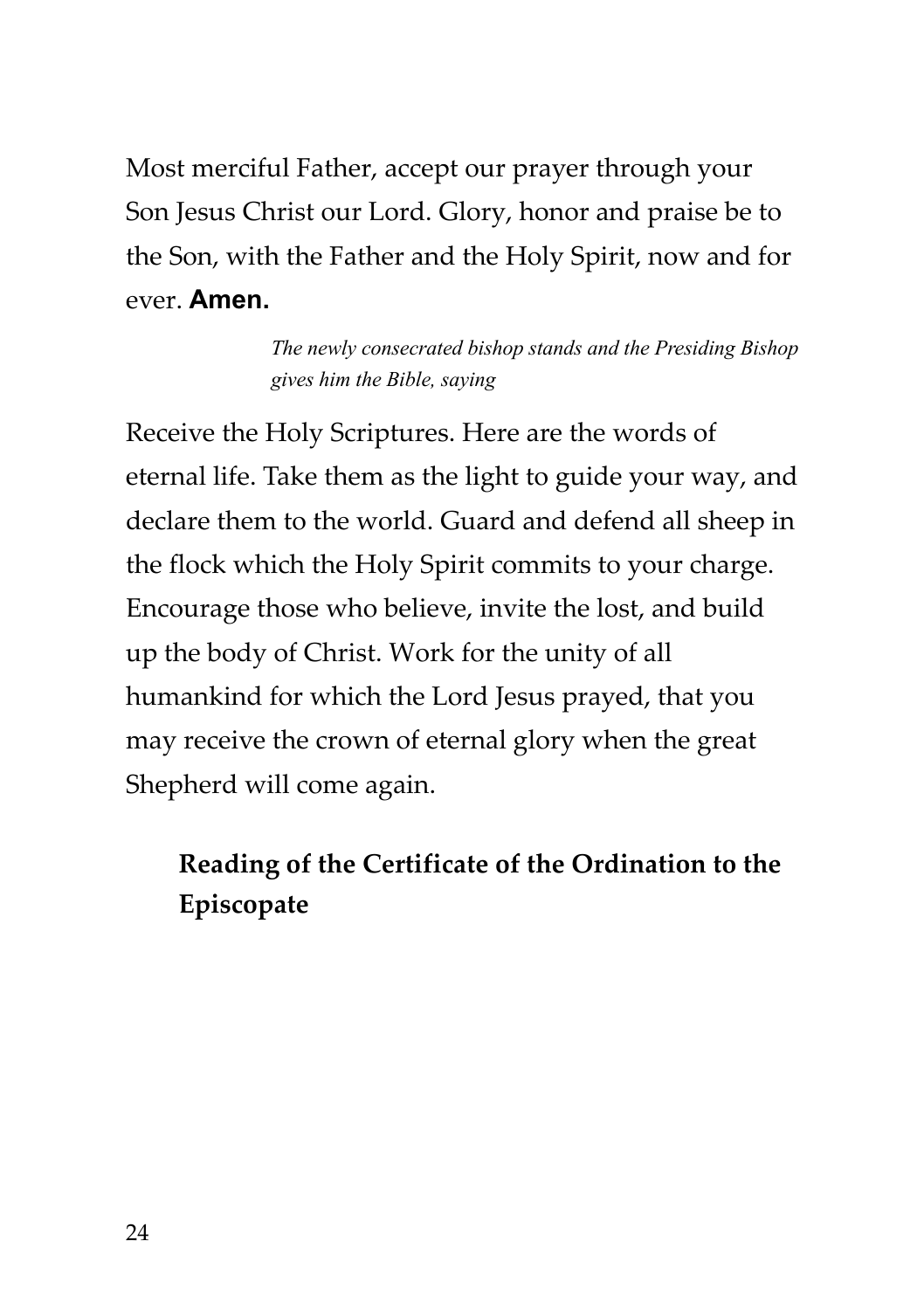### **The Enthronement of the Bishop**

*Here a ring is given. The Presiding Bishop then takes the pastoral staff from the altar, and gives it to the new bishop, saying:*

On behalf of the people and clergy of the Diocese of Hokkaido and the Nippon Sei Ko Kai, I place into your hands this pastoral staff. May Christ the good Shepherd uphold and sustain you as you use this symbol of your pastoral ministry in the name of our Lord Jesus Christ. **Amen.**

#### **The Peace**

*All stand.*

|        | New Bishop The peace of the Lord be with you.                                                                                                                         |
|--------|-----------------------------------------------------------------------------------------------------------------------------------------------------------------------|
| People | And also with you.                                                                                                                                                    |
|        | <i>New Bishop</i> Let us greet one another in peace.                                                                                                                  |
|        | The Presiding Bishop and the bishops present exchange<br>greetings with the new bishop, saying, "The peace of the Lord"<br>be with you." Then all exchange greetings. |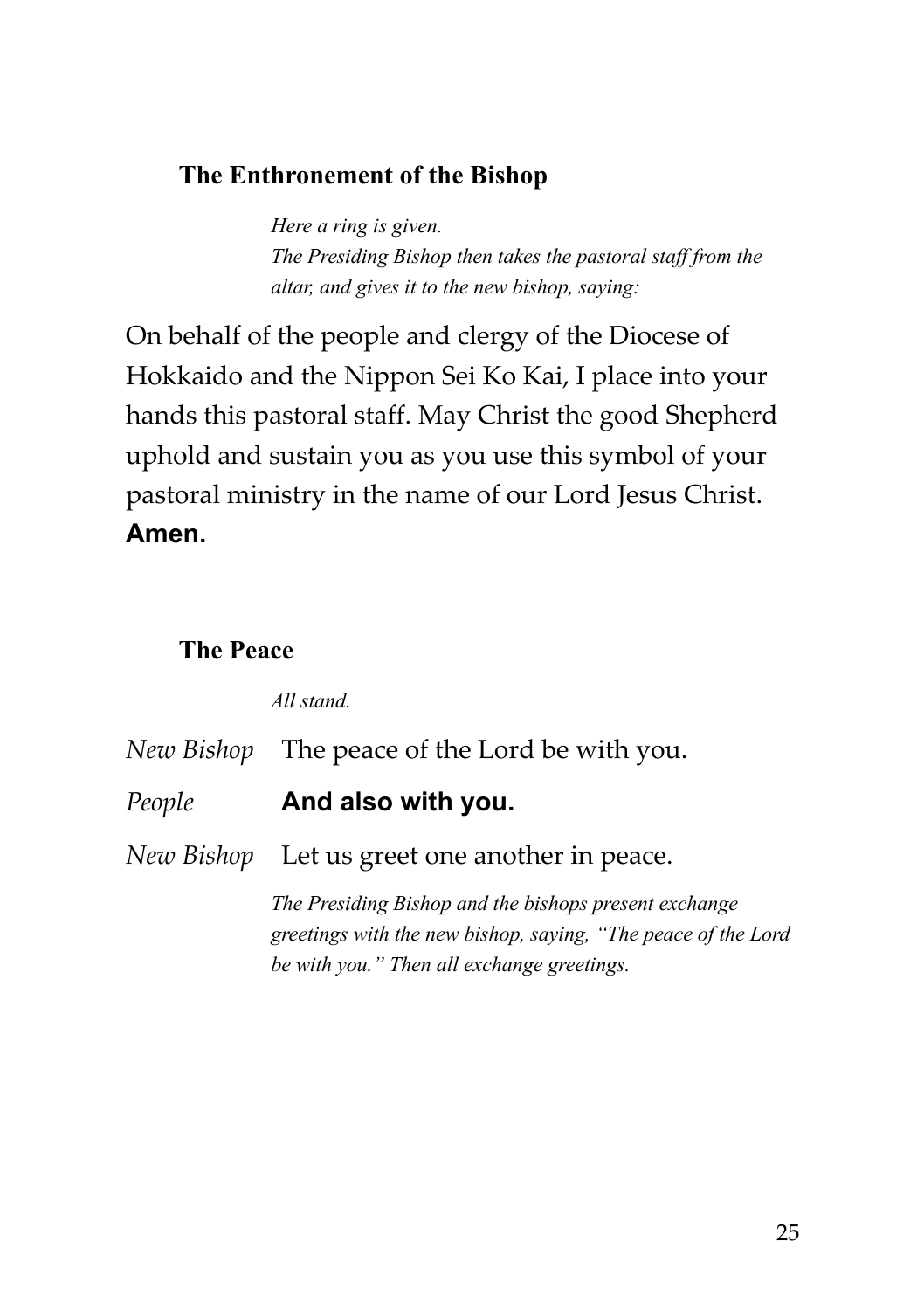# **The Holy Communion**

*The new bishop presides at the Holy Communion with other bishops.*

#### **The Offertory**

*Here the following is sung or said.*

*Deacon* Let us offer our gifts to the Lord, rendering him the glory which is proper to his Name.

*Here the new bishop uses the following Offertory Sentence.*

Send forth your strength, O God; establish, O God, what you have wrought for us. Kings shall bring gifts to you, for your temple's sake at Jerusalem. Alleluia. (Ps 68:28, 29)

#### **Hymn #503**

|            | Representatives of the people bring bread, wine, and the<br>offerings to the new bishop. At the offering, the new bishop<br>uses the following prayer. |
|------------|--------------------------------------------------------------------------------------------------------------------------------------------------------|
| New Bishop | Almighty God the Father, accept (this<br>collection and) these offerings that they may<br>be used for your holy work.                                  |
| People     | All things come from you, O Lord, and<br>we offer to you only what we have<br><b>received from you. Amen.</b> (1 Chronicles 29:14)                     |

*The people kneel.*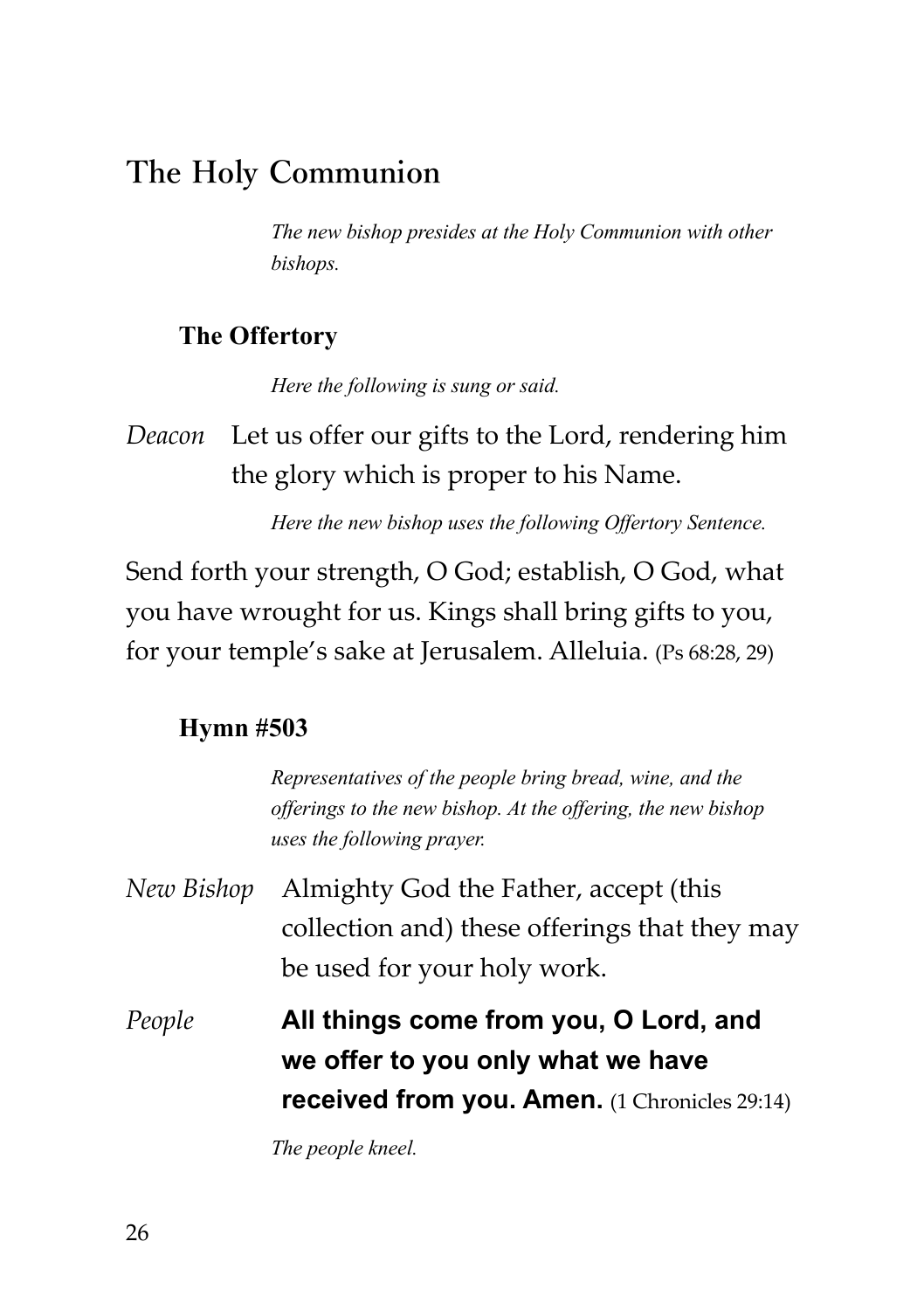# **The Thanksgiving and Consecration**

# **〔 I 〕**

- *New Bishop* The Lord be with you.
- *People* **And also with you.**
- *New Bishop* Lift up your hearts.
- *People* **We lift them to the Lord.**
- *New Bishop* Let us give thanks to the Lord our God.

*People* **It is right to give our thanks and praise.**

*New Bishop* Holy Father, almighty and eternal God, it is indeed right, it is our duty and our joy, at all times and in all places to give thanks and praise to the Lord, through your Son Jesus Christ.

For the Son is the Father's living Word; through the Son the Father has created all things from the beginning, and formed us in the Father's own image.

The Father made the Son to be born in humanity. Through the Son's death upon the cross and the resurrection, the Father has freed us from the slavery of sin, and exalted the Son to his right hand on high.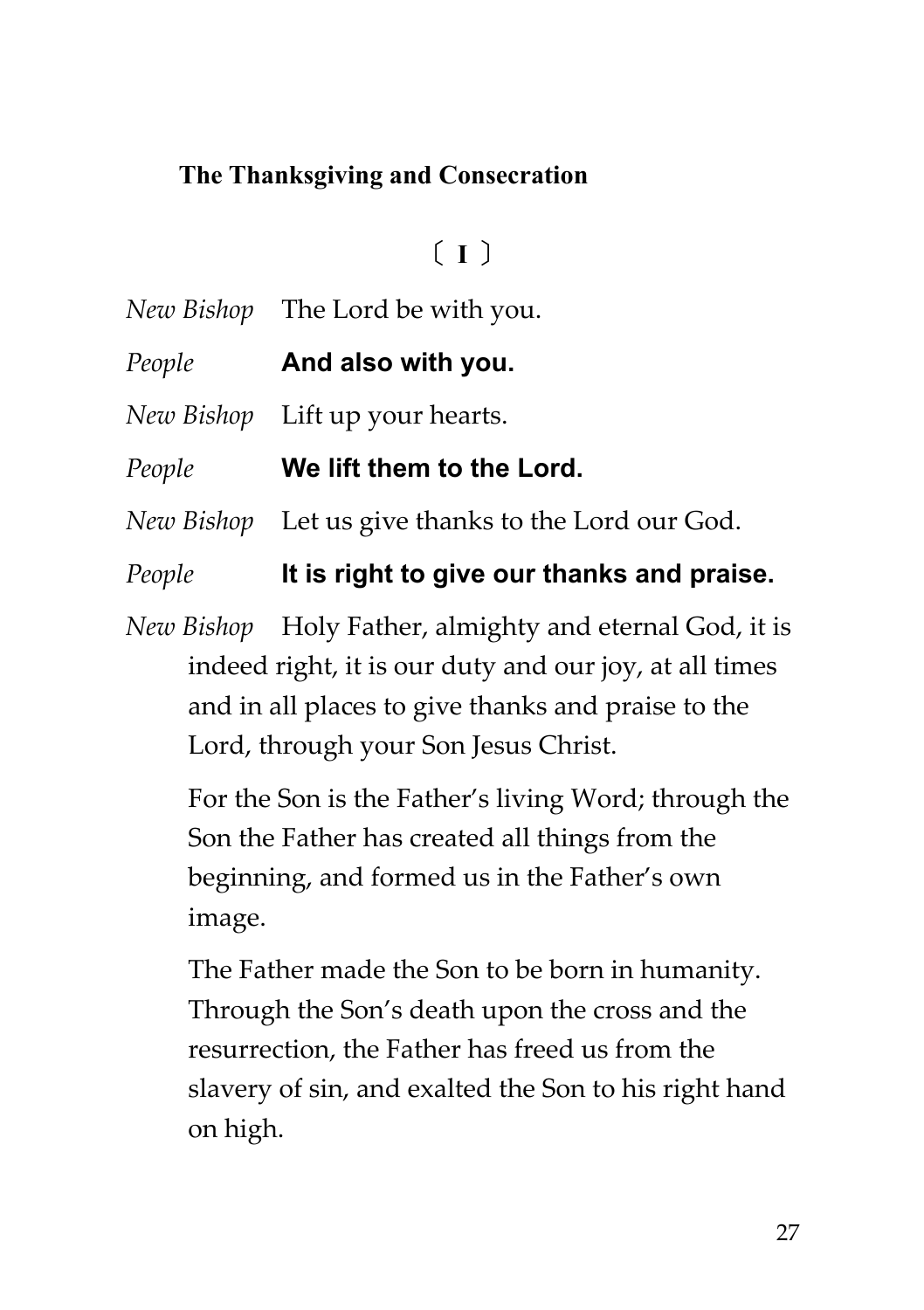The Father has sent upon us the Holy Spirit, and made us his people to stand before him. He also made us a royal priesthood called to serve the Lord and all people.

Especially, after our Lord Jesus Christ ascended into heaven and was seated at the right hand of the Father, he sent forth upon the universal Church the Holy Spirit; that through his glorious power the everlasting gospel might go forth into all the world. The Spirit leads us out of darkness and confusion into the marvelous light, that we truly know the Father and his Son Jesus Christ.

Therefore with angels and archangels and with all the company of heaven, we proclaim your great and glorious name, for ever praising you and singing:

*All say the following.*

**Holy, holy, holy Lord, God of power and might, Heaven and earth are full of your glory. Hosanna in the highest.**

*Then all say the following.* 

**Blessed is he who comes in the name of the Lord. Hosanna in the highest.**

*New Bishop* Accept our thanks and praises, heavenly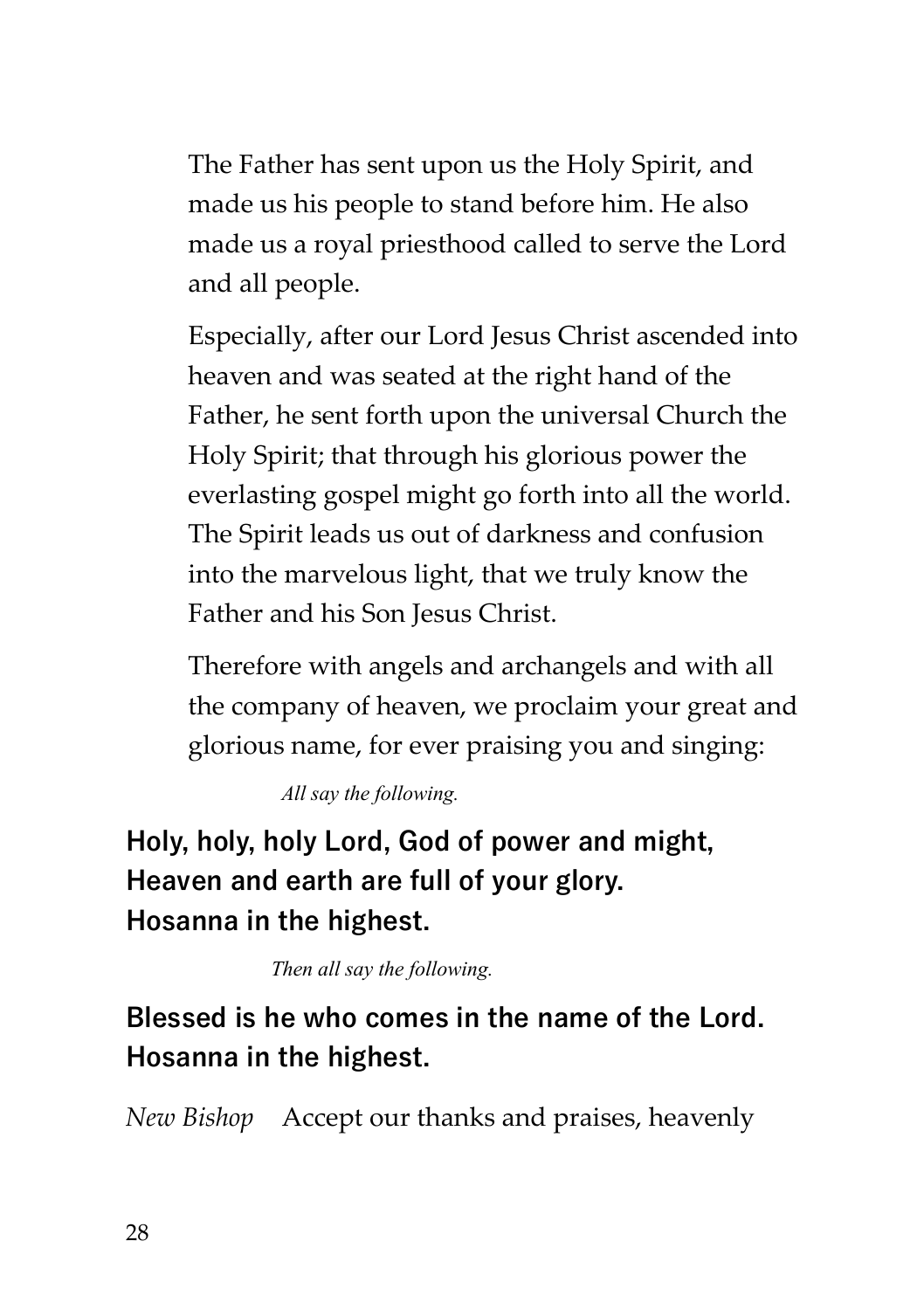Father, through your Son our Savior Jesus Christ; following his example and obeying his command, we celebrate this sacrament. By your Word and the Holy Spirit, bless and sanctify the Lord's gifts of bread and wine that they may be to us his holy body and blood;

On the night that the Lord Jesus was handed over, he took bread and gave thanks; he broke it and gave it to his disciples, saying, "Take, eat; this is my body which is given for you; do this in remembrance of me."

After supper, he took the cup and gave thanks; he gave it to them, saying, "Drink from this cup, all of you; this is my blood of the new covenant, which is shed for you and for many for the forgiveness of sins. Do this, as often as you drink it, in remembrance of me."

- *All* **Christ has died. Christ is risen. Christ will come again.**
- *New Bishop* Heavenly Father, with this bread and this cup, we remember your Son's sacrifice of himself once for all upon the cross, we proclaim his glorious resurrection and ascension, and we celebrate this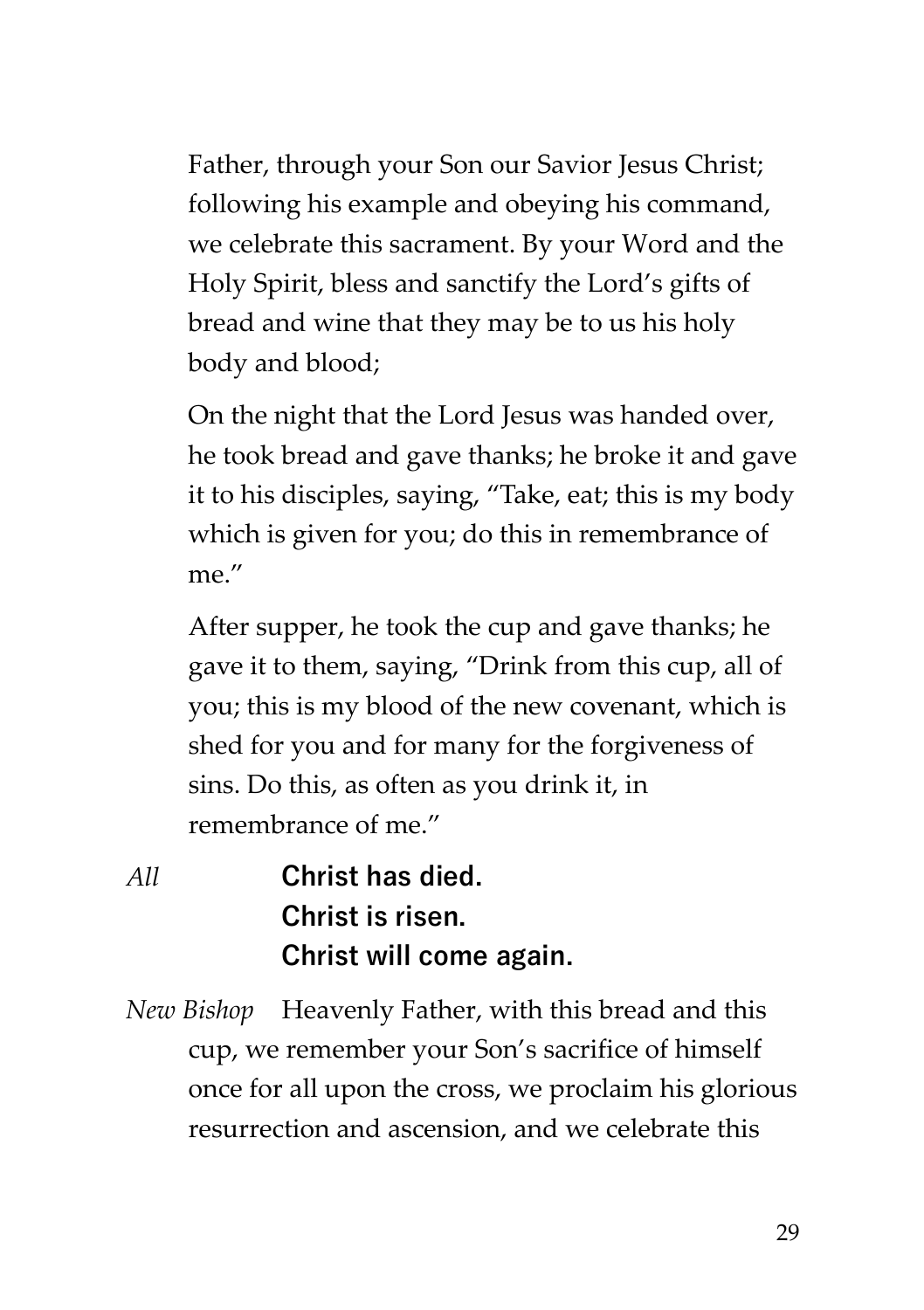feast until his coming again.

Accept through him, our great high priest, this sacrifice of our thanks and praise presented at your heavenly altar; and as we eat and drink these holy gifts in the presence of your divine majesty, renew us by the Holy Spirit, inspire us with your love, unite us in the church which is the body of your Son, Jesus Christ our Lord, and together with the whole company of heaven, may we for ever praise your holy name.

*All* **All glory and honor be yours in the fellowship of your holy Church, Almighty God the Father, who is with the Holy Spirit, through our Lord Christ, now and for ever. Amen.** (*Ephesians 3:20, 21*)

*A period of silence may be kept here.*

#### **The Communion**

*The New Bishop sings or says the following*

*New Bishop* As our Savior Christ has taught us, we are confident to say.

*All say the Lord's Prayer.*

# **Our Father in heaven,**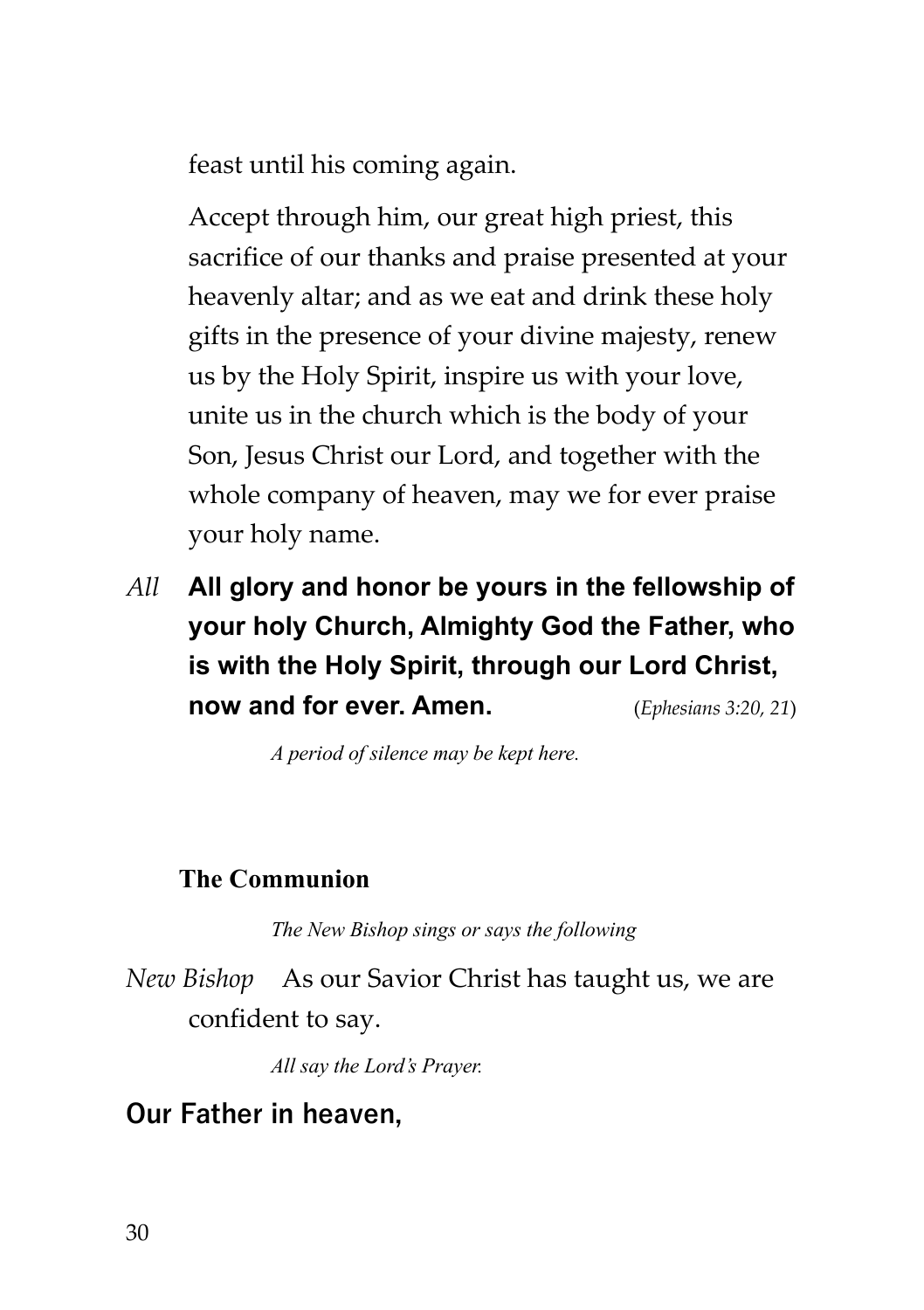**hallowed be your name, your kingdom come, your will be done, on earth as in heaven. Give us today our daily bread. Forgive us our sins as we forgive those who sin against us. Save us from the time of trial and deliver us from evil.**

*Then all sing or say the following.*

# **For the kingdom, the power, and the glory are yours now and for ever. Amen.**

*The New Bishop breaks the bread, saying:*

*New Bishop* When we break the bread

*People* **We partake of the Body of Christ.**

(1 Corinthians 10:16)

- *New Bishop* For there is one bread
- *People* **We who are many are one body.**

(1 Corinthians 10:17)

*Then all sing the following.*

**Lamb of God, you take away the sin of the world, have mercy on us.**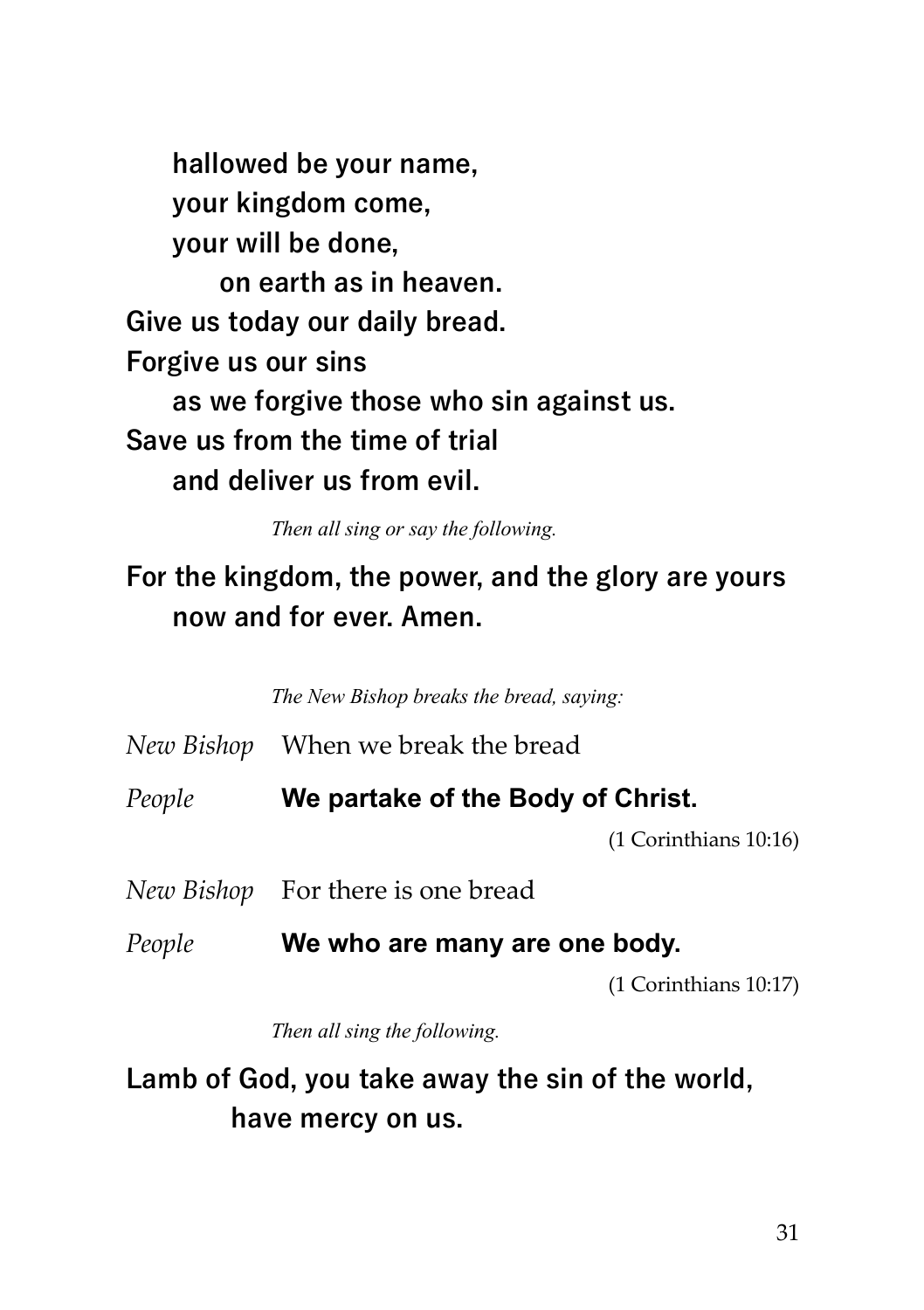# **Lamb of God, you take away the sin of the world, have mercy on us.**

# **Lamb of God, you take away the sin of the world, grant us peace.**

*The New Bishop and the communicants take the communion. The communion is given to each communicant saying the following words, and the communicant responds, saying "Amen."*

The Body of our Lord Jesus Christ, which is given for you.

# **Amen.**

The Blood of our Lord Jesus Christ, which is shed for you.

# **Amen.**

*If there are not enough consecrated elements, then use the Additional Thanksgiving and Consecration. When consecrated elements remain, they shall be consumed with appropriate respect. Then the New Bishop say*

*New Bishop* Let us pray.

*All say the following prayer.* 

**Almighty and everliving God, we thank you for feeding the people who shared in these holy mysteries with the precious Body and Blood of your Son Jesus Christ. By this, the Lord revealed more**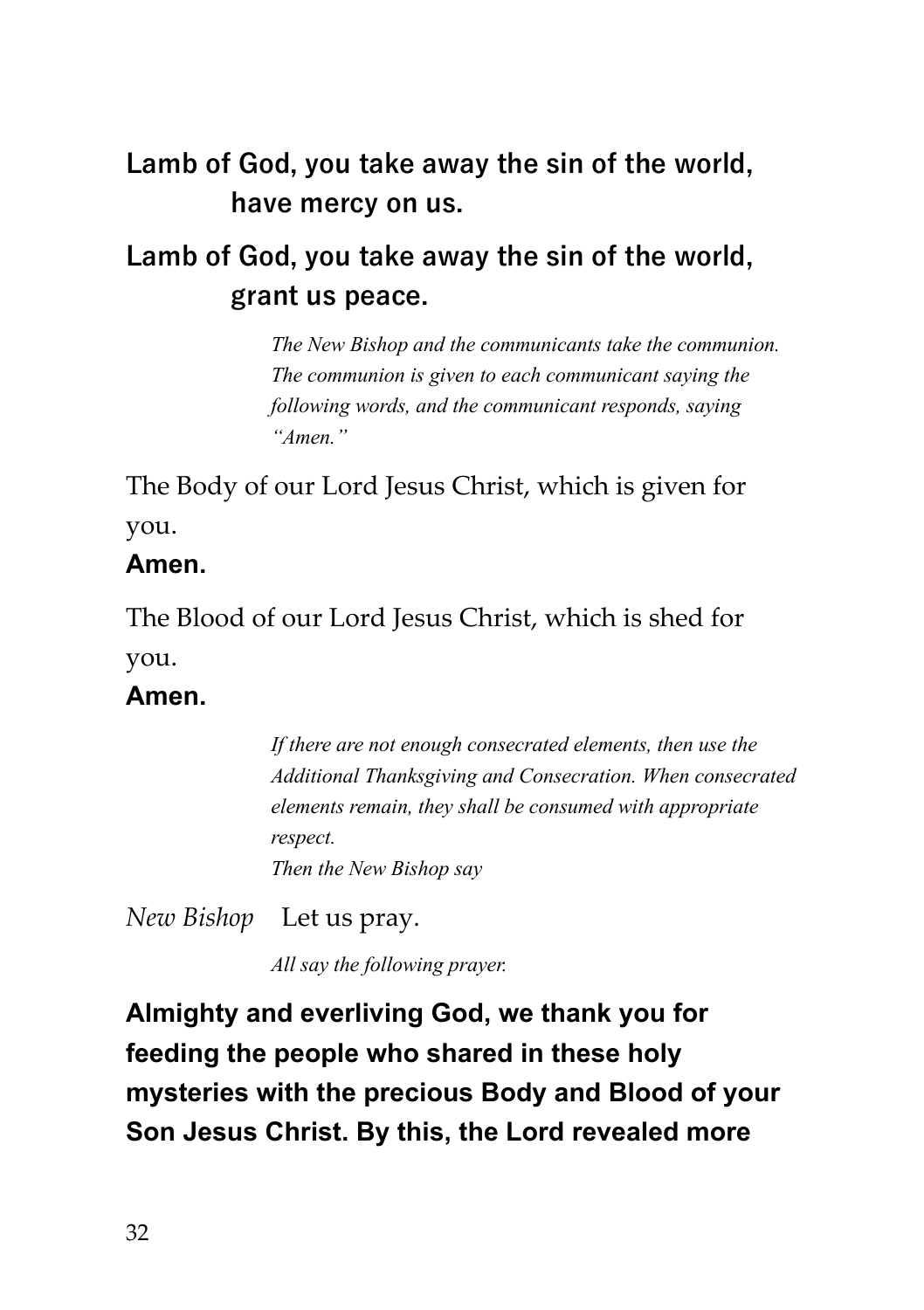**and more that we are incorporated into the Body of your Son and heirs of his kingdom. Through the Son, we offer our hearts and our bodies as a living sacrifice to you, our Heavenly Father. Send us out into the world by your Spirit and make us to do your holy will. Glory to the Father, and to the Son, and to the Holy Spirit, for ever and ever. Amen.**

*The New Bishop blesses the People, saying the following.*

The blessing of God almighty, the Father, the Son and the Holy Spirit, be among you and remain with you always. **Amen.**

*All stand and use the following response.*

*Deacon* Alleluia! Let us go forth with the Lord.

*People* **Alleluia! In the Name of the Lord. Amen.**

**Hymn #159**